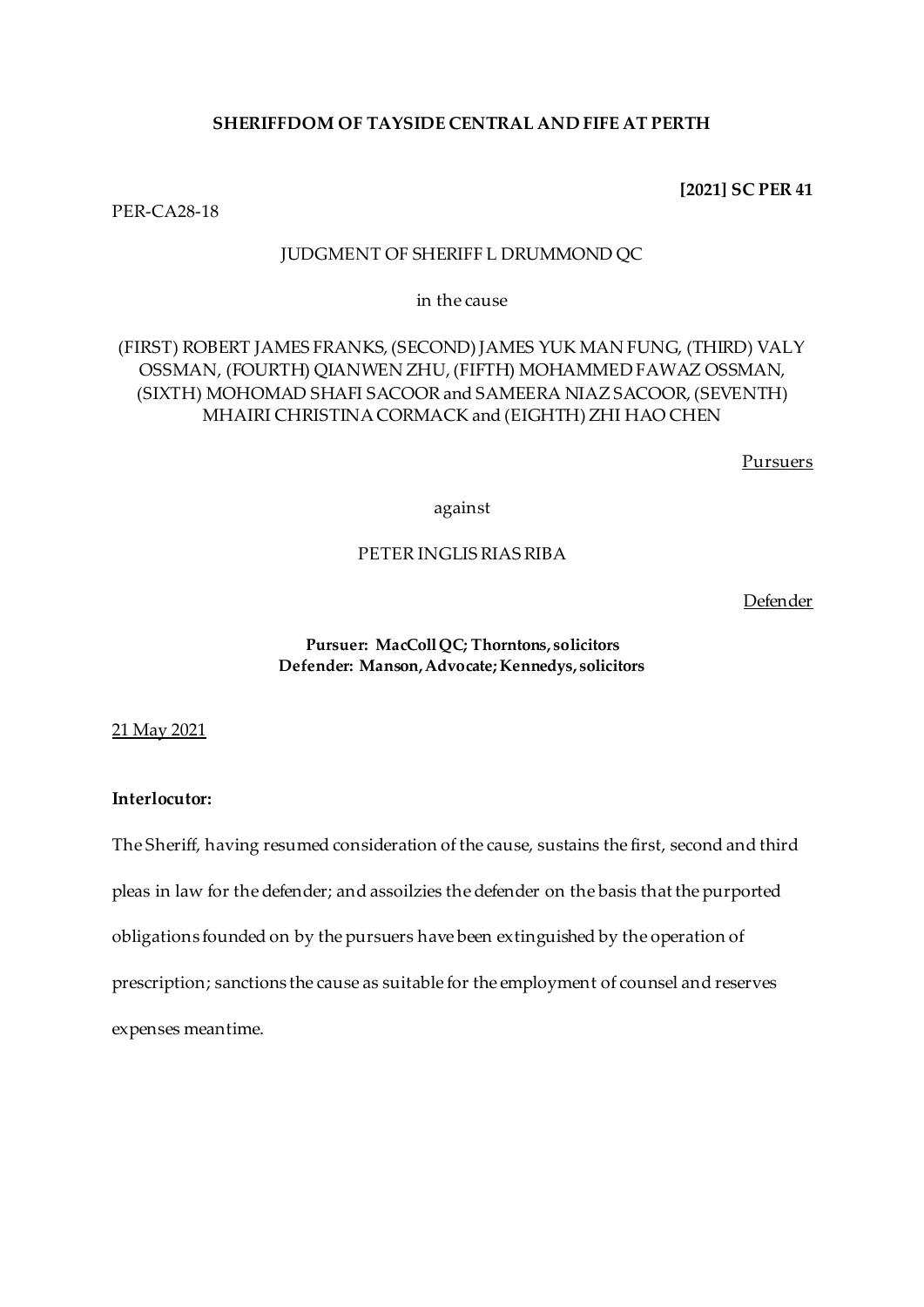## **Background**

[1] This is an action brought by the pursuers alleging professional negligence of the defender who is an architect. The pursuers are owners of 8 flats at  $[$  [  $]$  Dundee ("the flats"). The flats were built in 2012 and 2013. The defender was engaged to provide architectural services to the developer of the flats in connection with the design and supervision of their construction. The pursuers claim that the flats are affected by a number of defects. They sue the defender as architect in delict. The costs of remedial works, aside from decant costs and professional fees is averred as £2,684,009.18 with each pursuer to bear a proportionate share of that figure. The pursuers accept there is no contract between the defender and the pursuers. Their claim in delict is founded upon professional consultant's certificates (PCC's) provided by the defender. The case came before me for debate on 22 February 2021 on the defender's preliminary pleas.

#### **The defender's submissions**

[2] The defender invited the court to sustain the first, second and third pleas in law for the defender and assoilzie the defender on the basis that the action has prescribed or dismiss the action. The pursuers should be found jointly and severally liable to the defender in the expenses of the action. The defender submitted that the pursuers' case is irrelevant, that the claims have prescribed and that material parts of the pleadings are lacking in specification.

## *The scope of the duty*

[3] The pursuers base their case on the duties owed by the defender under the PCCs. However, they make averments which go beyond the scope of any duty set out in the PCCs. The pursuers aver in article 5 of condescendence that "By way of the PCCs, the defender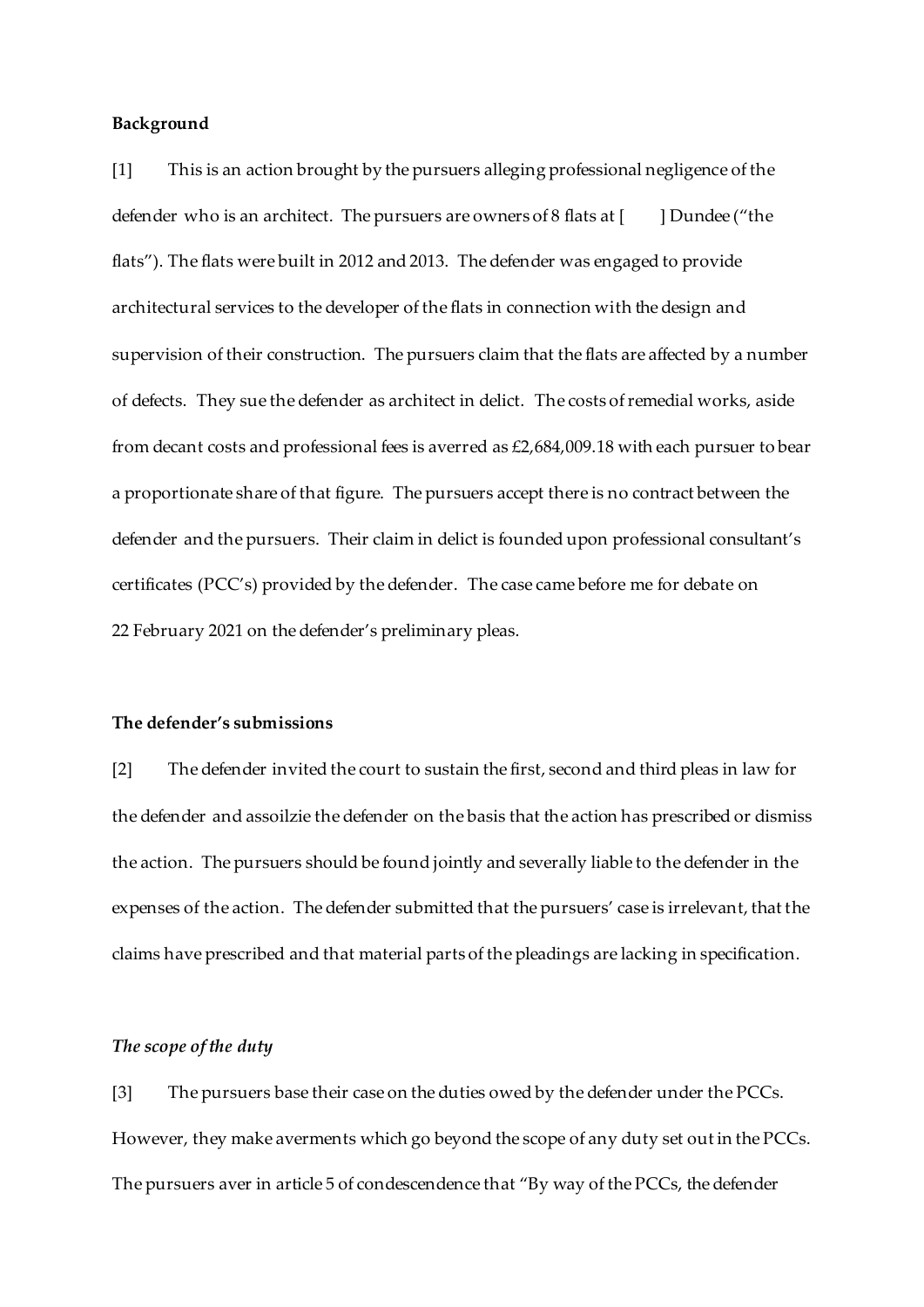undertook and extended to each of the pursuers a delictual duty that, acting to the standard reasonably expected of an architect of ordinary competence, he had carried out the tasks set out in the PCCs". Accordingly, the scope of the defender's duty is expressly limited by the tasks in the PCCs. However, the pursuers complain about the performance by the defender of his design services and related obligations which were not owed to the pursuers. No mention is made of design services in the PCCs. The pursuers' averments in article 10 which allege that the defender has breached the certificates as a result of a failure to design the construction of the flats competently are irrelevant. The PCCs relate entirely to the construction phase and what the defender says he observed during that phase. The pursuers' averments under the headings "provision of construction information" where the pursuers complain that the defender made certain omissions and failures in preparing the information for the contractor also relate to the defender's design activities of which no mention is made in the PCCs.

## *Reliance*

[4] More fundamentally the defender submitted that the pursuers have failed to explain the circumstances in which they came to rely on the PCCs when acquiring their interests in the flats. The pursuers' case is pled on the basis that the defender misrepresented the position on the construction of the properties to the pursuers when he issued the PCCs to them. But issuance is not enough and in order for the defender to be liable, the pursuers must be able to prove that they had actual knowledge of the terms of the PCCs and actually relied upon them when purchasing their properties (*NRAM Ltd* v *Steel* 2018 SC (UKSC) 141; *Hunt* v *Optima (Cambridge) Ltd [*2014] PNLR 726; *Hughes* v *Turning Point Scotland* 2019 SLT 651). The pleadings fail to make any such averments. In *Hunt* v *Optima (Cambridge) Ltd*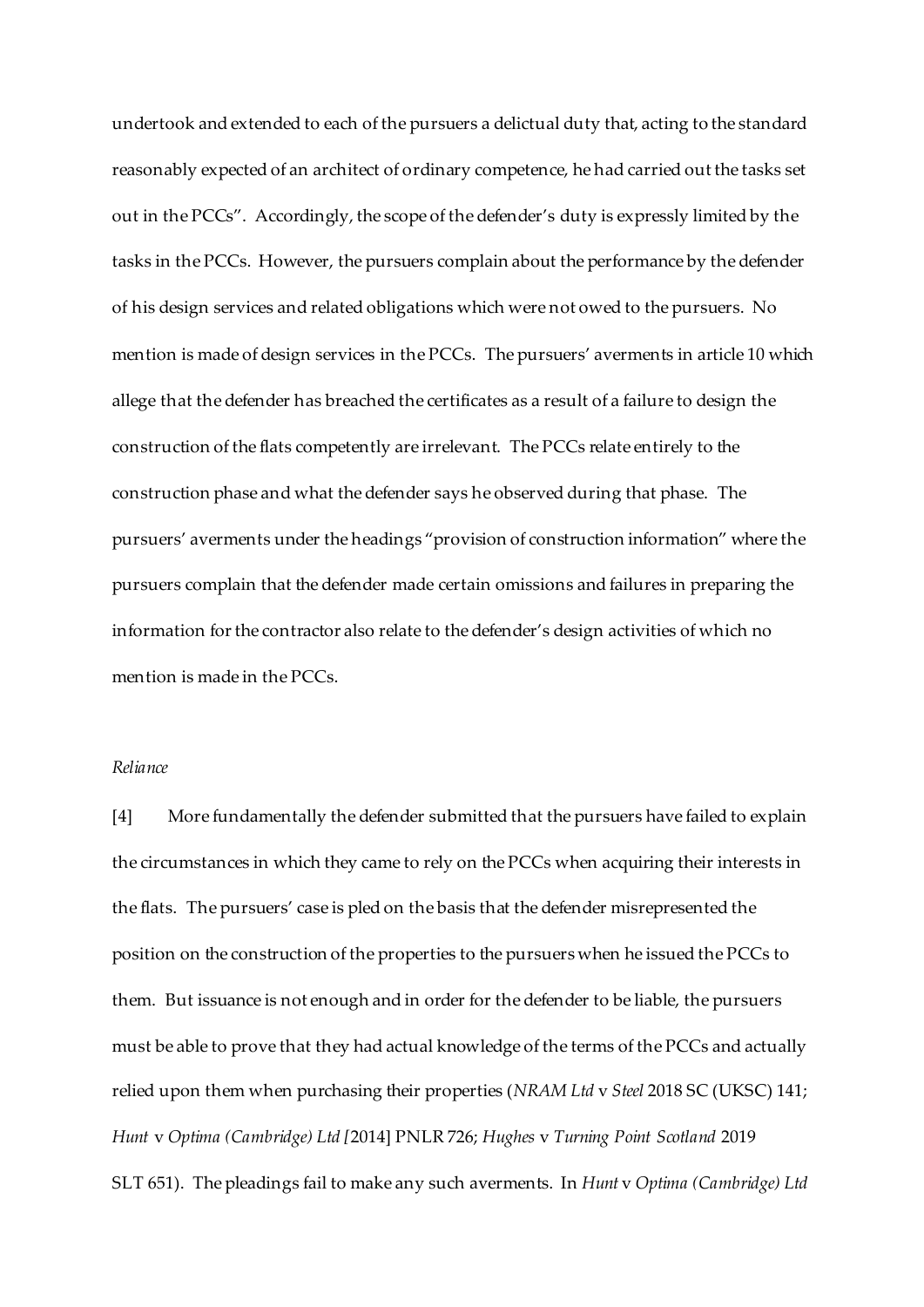the claimants failed in their claim in similar circumstances to the present case because they could not show that they had relied on the certificates until after they had purchased their properties. This was despite evidence showing that the purchasers were told they would be receiving the certificates.

[5] The defender submitted that in the present case the pursuers had relevant averments about a misrepresentation and foreseeability of reliance. However, they do not aver how and when they relied on the certificates. Some of the pursuers, the third, seventh and eighth, cannot have relied on the certificates. The pursuers' averment at article 5 that they "relied upon the PCCS and the certification of a state of affairs therein" does not explain the circumstances in which they came to rely on them. A number of the pursuers acquired their properties much later that the date of the certificates and the PCCs are not expressly addressed to them. A number of the pursuers concluded the missives before the PCCs had been exhibited. Not one of the pursuers offers to prove that they even ever saw the certificates and considered them before concluding their missives. Some of the pursuers rely on the agency of their solicitors but there are no averments that the solicitors told them anything about the certificates. The pursuers require to give fair notice of the nature of their case. It is prejudicial for the defenders to hear for the first time about the circumstances of reliance at proof. Even in a commercial action the pursuers are still obliged to give fair notice of the essential elements of their claim. *Heather Capital Limited (In Liquidation*) v *Levy McRae* 2017 SLT 376 per Lord Glennie at paragraph 100.

[6] Furthermore, the pursuers case on reliance is contradictory. They aver at article 12 of condescendence that as a consequence of believing what was in the PCCs they "were induced to refrain from making a relevant claim in relation to the relevant obligations until they instructed and received expert opinion in May 2016 which undermined their erroneous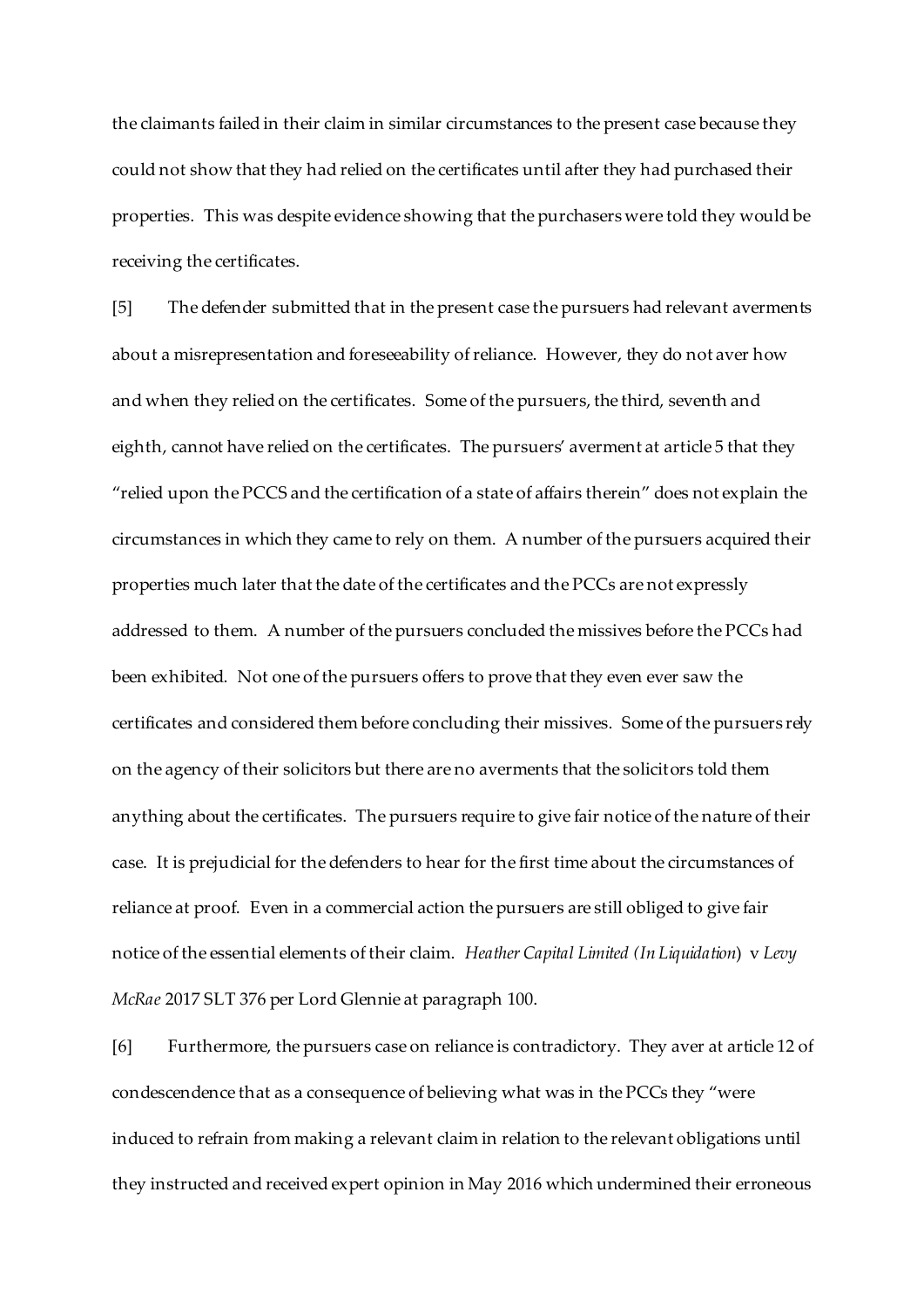belief". However, the pursuers also aver that the third, seventh, and eighth pursuers concluded their purchases between December 2016 and May 2017, after that expert opinion was received. Those pursuers cannot have relied on the statements in the PCCs if they knew at that time there might be something wrong with them.

### *Prescription*

[7] The defender further submitted that the obligations founded upon by the pursuers have prescribed. The effect of section 6, 9 and 10 of the Prescription and Limitation (Scotland) Act 1973 is to extinguish an obligation to make reparation if it has subsisted for a continuous period of 5 years after "the appropriate date" without the pursuer having made a relevant claim or the subsistence of the obligation having been relevantly acknowledged by the debtor. The "appropriate date" is the date when the obligation relied upon became enforceable (section 11). An obligation to make reparation becomes enforceable when a legal wrong (*injuria*) concurs with the loss arising from that legal wrong (*damnum*) *Dunlop* v *McGowans* 1980 SC (HL) 81. The prescriptive clock begins to tick when the pursuer is actually or constructively aware of the occurrence of negligence whether or not he is aware of the cause (*David T Morrison & Co Ltd* v *ICL Plastics Ltd* 2014 SC (UKSC) 222 at p228, 230 and 233). The phrase "loss, injury or damage" in section 11 is a reference to physical damage or financial loss presented as an objective fact (*Gordon's Trustees v Campbell Riddell Breeze Paterson LLP* 2017 SLT 1287, per Lord Hodge at paragraph 21). Section 11 does not postpone the start of the prescriptive period until such time as the pursuer is actually or constructively aware that he has suffered detriment in the sense that "something has gone awry" or "made him poorer or disadvantaged" (*Gordon's Trustees* v *Campbell Riddell Breeze Paterson LLP* at paragraph 21-22.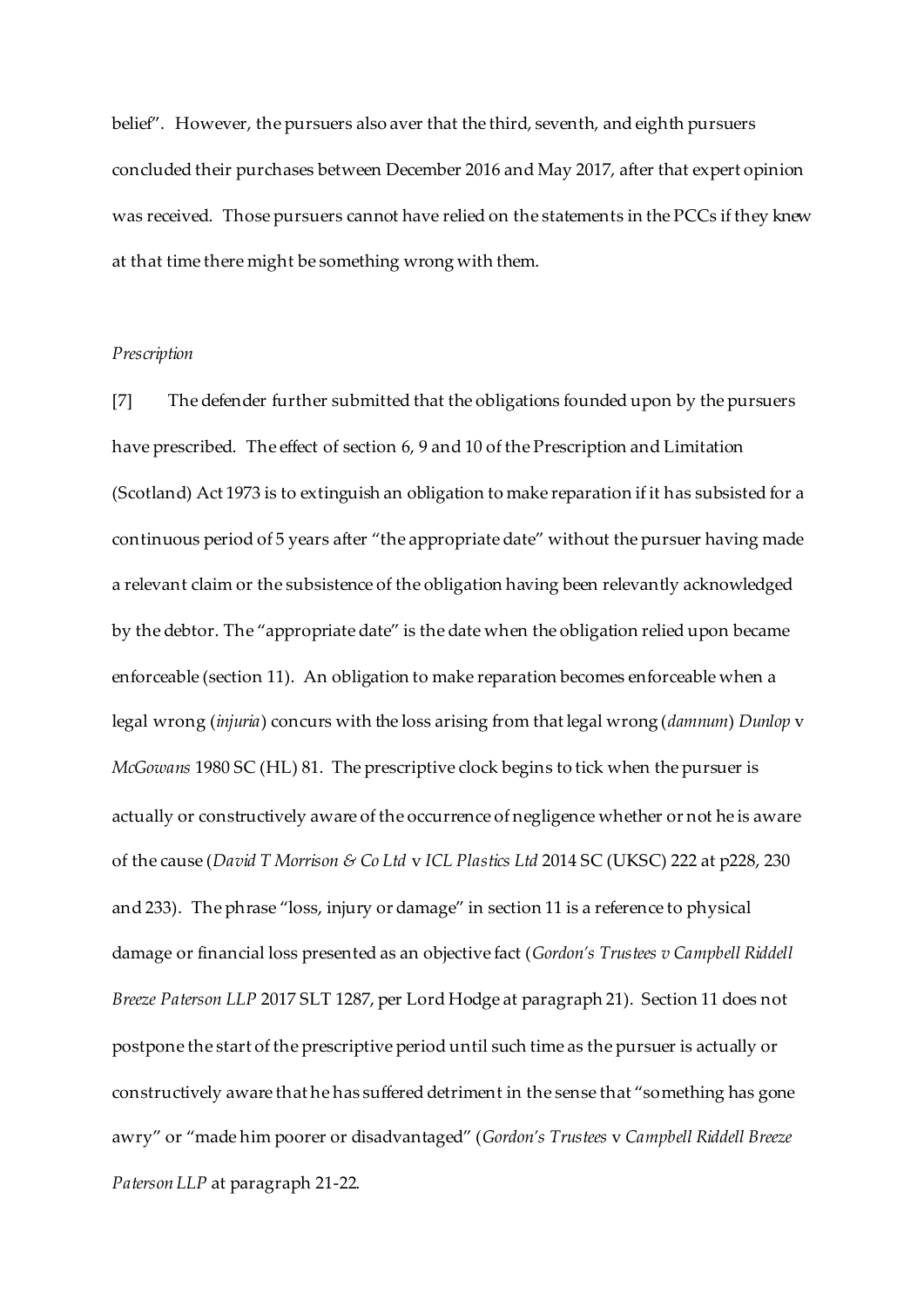[8] Although the Scottish Parliament has amended the 1973 Act to mitigate the impact of this interpretation, it nonetheless remains the law and is not necessarily harsh (Lord Doherty in *Khosrowpour* v *Taylor*[2018] CSOH 64 at paragraph 32.)

[9] In this case the proceedings were served upon the defender on 4 January 2019. The five-year period had completed uninterrupted before these proceedings were served. That is because *damnum* and *injuria* occurred more than 5 years before 4 January 2019. Once a defender puts prescription in issue it is for the pursuer to plead and prove that the claim has not prescribed (*Pelagic Freezing Ltd* v *Lovie Construction Ltd* [2010] CSOH 145 per

Lord Menzies at paragraphs 86 and 94; Johnston, Prescription and Limitation (2<sup>nd</sup> edition) paragraph 6.107.) On the pursuers' pleadings the *injuria* was the issuance of the PCCs which is when the misrepresentation was made. That was on 7 January 2013.

[10] The key question thereafter is when loss was sustained. The defender submitted that was clearly on the date when the properties were purchased. The first set of purchasers concluded missives and completed their transactions more than 5 years ago. It is a matter of agreement that any subsequent purchaser only acquired whatever part of the prescriptive period was left to run, assuming they relied on the PCCs. That the completion of the first purchase constituted loss is supported by *Gordon's Trustees* v *Campbell Riddell Breeze Paterson LLP* where Lord Hodge at paragraph 19 gave the specific example of a person purchasing a property on negligent advice when he was illustrating situations of knowledge and loss for the purposes of section 11. There is no material distinction between a pursuer who relies on the negligent advice of a surveyor, and a pursuer who relies on the negligent statement of an architect, when purchasing a property. That is consistent with a long line of authority: *Beard* v *Beveridge Herd and Sandilands WS* 1990 SLT 609 at p6111 I-K; *Jackson* v *Clydesdale Bank*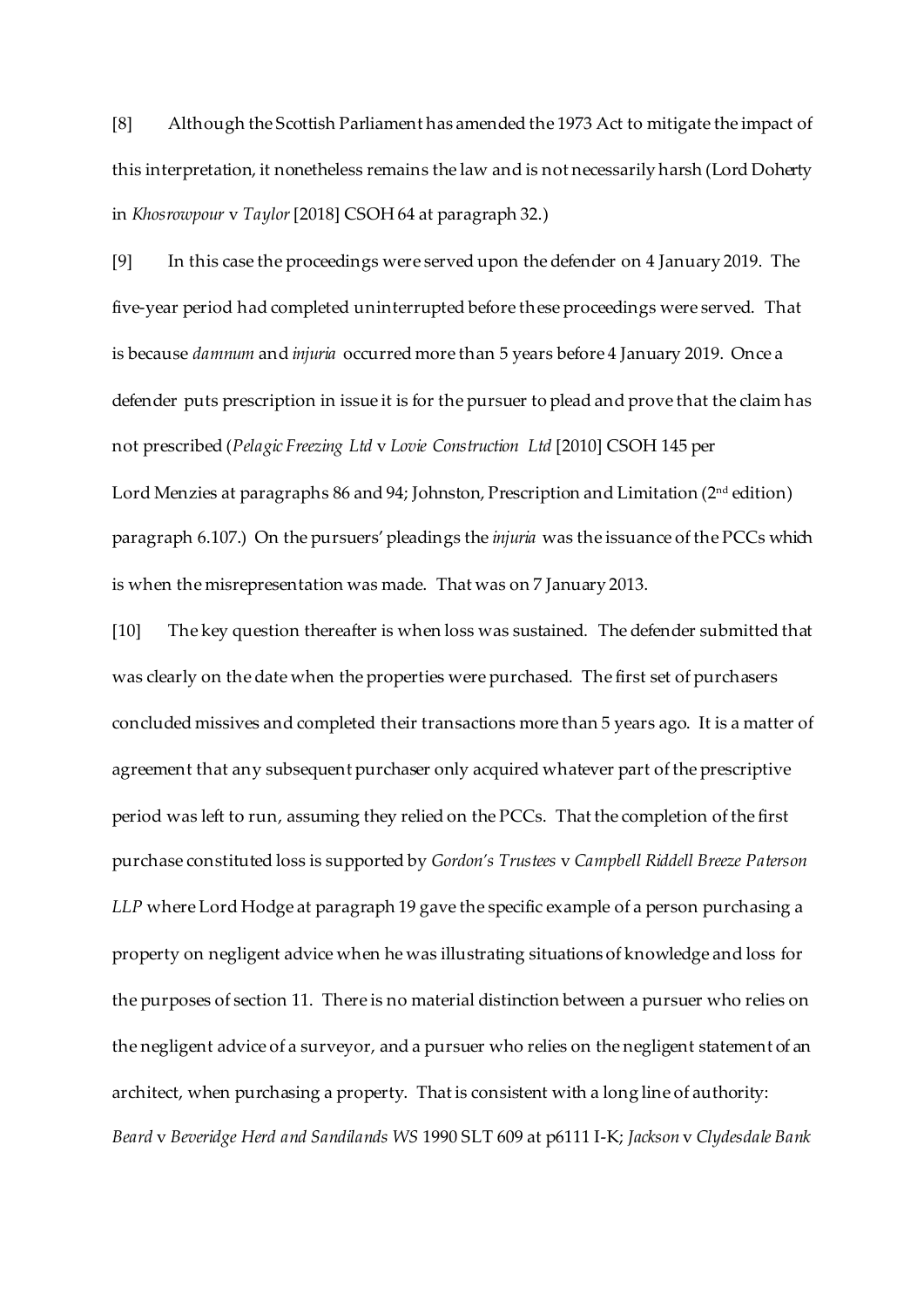*plc* 2003 SLT 273; *Khosrowpour* v *Taylor at paragraphs 26, 28 and 30; Kennedy* v *Royal Bank of Scotland* 2019 SC 168.

[11] The pursuers offer three answers to the pleas of prescription. They argue first that the PCCs provide that the defender is to be liable for a period of 6 years and that the action was raised within the 6-year period. Section 13 of the 1973 Act prohibits "agreements" that purport to provide that the prescription regime shall not have effect. The pursuers appear to be submitting that the defender agreed or undertook to remain liable for the 6-year period. If that is an offer made by the defender, then the pursuers seek to accept it in their pleadings. The pursuers are therefore attempting to construct an agreement out of it. But the intent of section 13 is to strike at any such agreement which aims to alter the statutory scheme of prescription which extinguishes rights after 5 years and promotes certainty between the parties. Prescription has operated independently of what is in the certificates and the pursuers averments should be excluded from probation.

[12] Second, the pursuers argue under s11(3) that there was no awareness of loss at a time when the first purchases were made. Section 11(3) operates to postpone the start of the prescriptive period until the pursuers were actually aware of the loss. That argument is without merit if the ratio of *Gordon's Trustees* v *Campbell Riddell Breeze Paterson LLP* is applied. Knowledge is to be tested objectively and with the benefit of hindsight. The pursuers were aware of loss in the form of committing themselves to the purchase of the defective property. That is so even if they did not know it was defective at the time. Further support for that can be found in *Midlothian Council* v *Raeburn Drilling and Geotechnical Ltd*  2019 SLT 1327. The decision in *WPH Developments Ltd* v *Young and Gault LLP (In Liquidation)*  2020 SLT (Sh Ct) 185 where Sheriff Reid held that the fact that the pursuer did not have knowledge of the loss could postpone the operation of prescription under s11(3), was plainly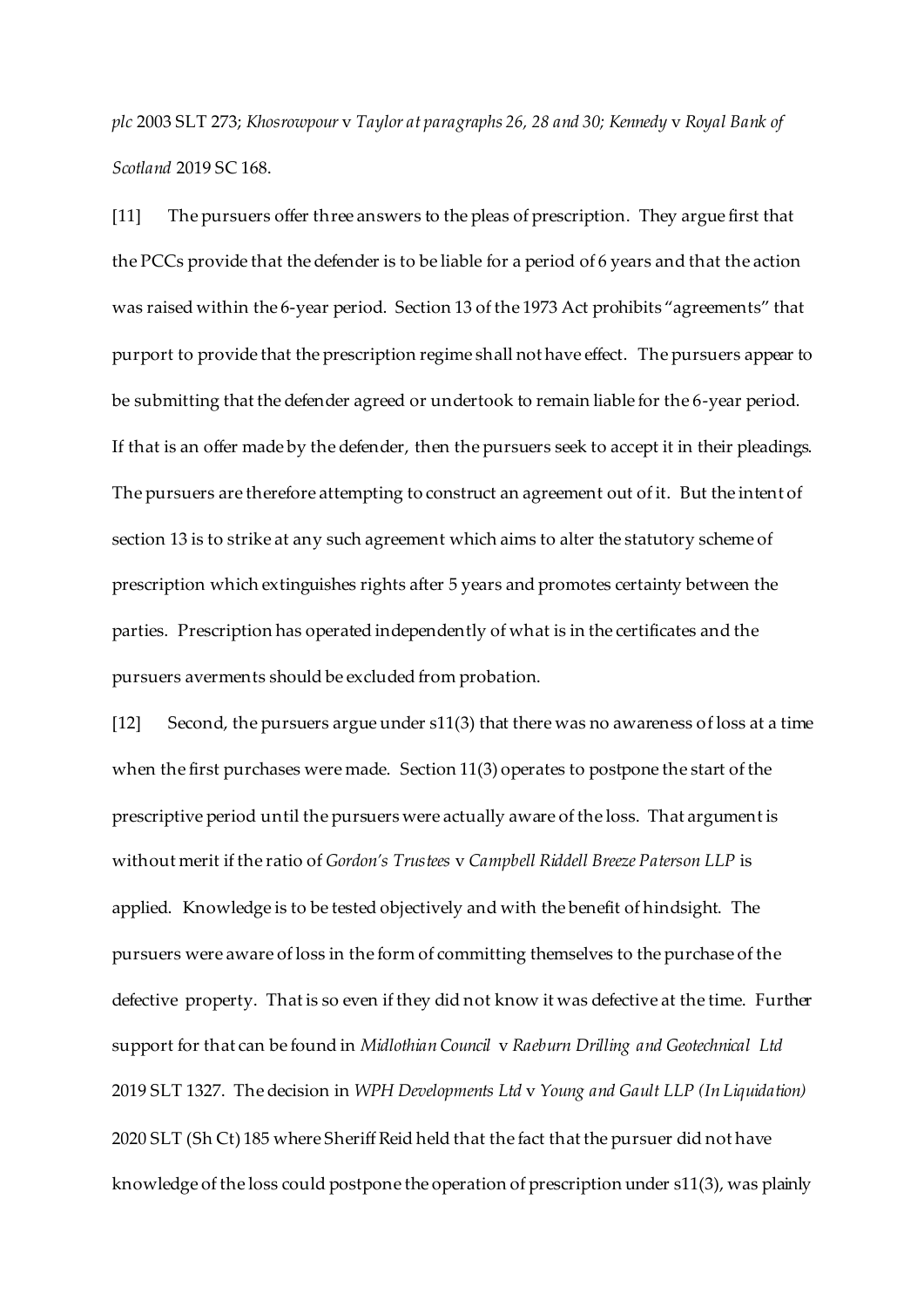wrong. The judgment is under appeal and has been disapproved of in the Outer House (*Glasgow City Council* v *VFS Financial Services Ltd and others* 2020 SLT 1227 per Lord Tyre at paragraphs 98-105.)

[13] Third, the pursuers contend that under s6(4) of the 1973 Act periods of time should be left out of the operation of the prescriptive period if the pursuers can prove that they were induced into refraining from suing the defender by an error brought about by his words or conduct. However, the pursuers do not have a relevant basis on which to prove that they ever saw or relied upon the PCCs. Nor do they have any averments specifying the period of time the court is asked to leave out of account. In any event the third, seventh and ninth pursuers cannot have been induced as they were already aware of the problems with the PCCs and flats when they purchased them. The pursuers cannot in any event rely on the 6-year period in a certificate as being an inducement. That is an ineffective provision incapable of being founded on as a matter of law.

#### **The pursuers' submissions**

[14] The pursuers invited the court to appoint the case to a proof before answer on the pleadings as they stand, reserving all questions of expenses until the substantive issues have been determined. As is specified in articles 4 and 9 of the pleadings and the report of Mr Gibb, there are significant defects that have now appeared in the building comprising the flats. The pursuers are offering to prove that the defender breached his delictual duties and failed to use the skill and care reasonably to be expected of an architect of ordinary competence in (a) checking at the development site (i) progress; (ii) conformity with drawings approved under building regulations; and (iii) conformity with drawings and instructions issued under the building contract, and (b) certifying (so far as could be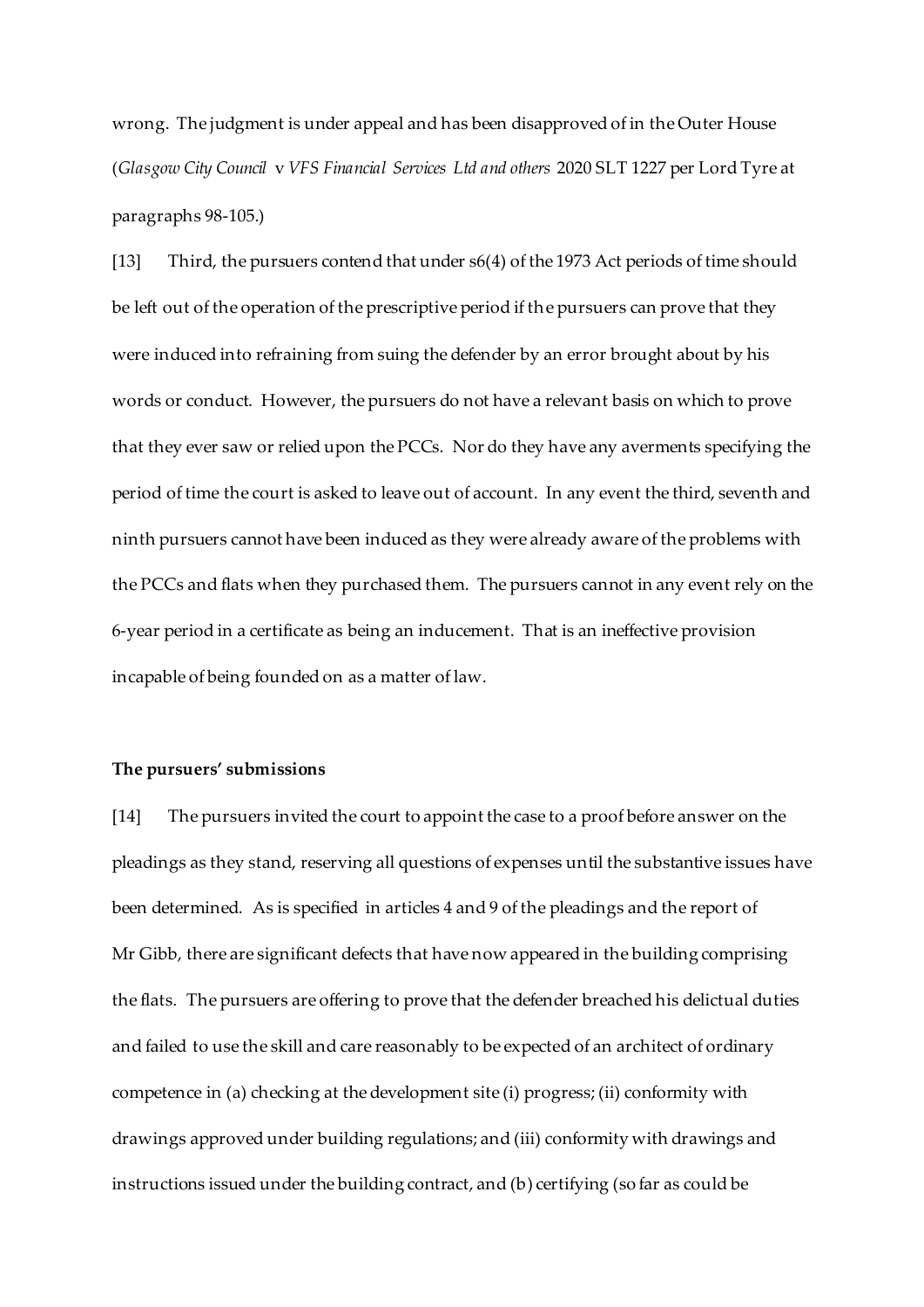determined by periodic visual inspection) that the property had generally been considered to be (i) a satisfactory standard and (ii) in compliance with the drawings approved under the budding regulations. The pursuers offer to prove that these breaches of duty caused each of the pursuer's loss. The pursuers offer to prove that, had the defender not issued the PCCs the pursuers would not have acquired the properties which are in need of remedial works and would not have suffered the distress and inconvenience they have all suffered. The pursuers bought their properties at a price that proceeded on the basis that remedial works were not necessary. The pursuers offer to prove that the sums claimed by way of the cost of remedial work are a reasonable estimate of the loss suffered by each pursuer. It cannot be said that the pursuers are bound to fail (*Jamieson v Jamieson* 1952 (HL) 44).

## *Reliance*

[15] The pursuers offer to prove that the defender, in issuing the PCCs assumed an ongoing delictual liability to the purchasers of the properties for 6 years. The assumption of responsibility is plain from the clear terms of the PCCs. The complaint about a lack of specification comes to no more than a complaint that the pursuers have not pled sufficient evidence, something which the pursuers are not required to do at all. That is so particularly in the context of a commercial action where the courts have repeatedly cautioned against the need or desirability of extended pleadings *Marine and Offshore (Scotland) Limited* v *Hill* 2018 SLT 239 per the Lord President at paragraph 16; Practice Note 1 of 2020 of the Sheriffdom of Tayside, Central and Fife at paragraph 10.

[16] In any event the pursuers have pled when and how they obtained knowledge of the PCCs and how each came to rely on them, particularly in Article 5 sub-paragraphs (a) to (h). The defender's suggestion that that the knowledge and reliance has not arisen where the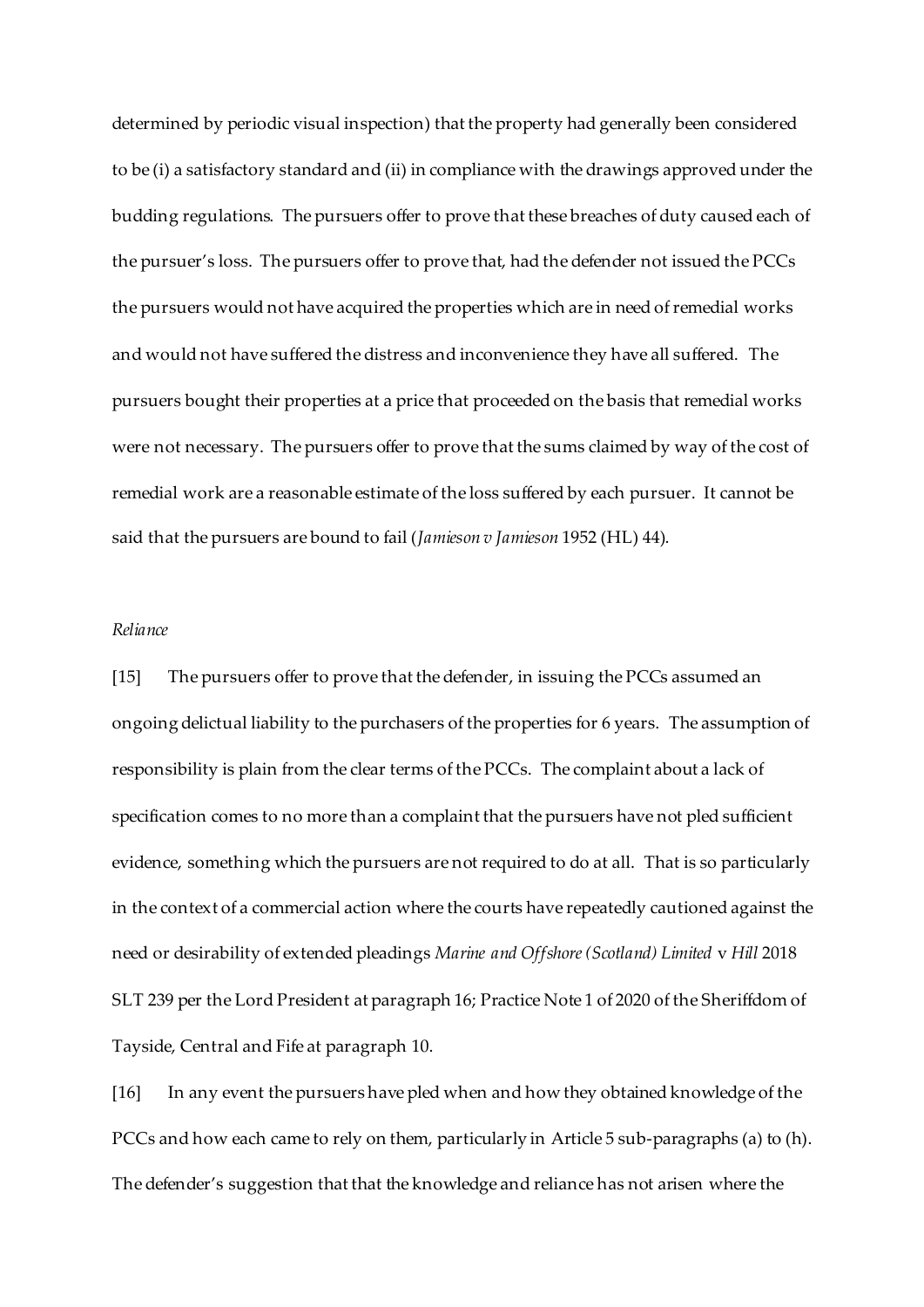conveyancing transaction (including consideration of the PCCs) was in the hands of agents, is without merit. If there were any substance to that criticism, it would be impossible for a duty of care ever to arise by way of an assumption of responsibility in relation to any company or LLP. The quantification of loss is a jury question to be determined on the facts. Specification of the pursuers' losses has now been provided.

## *The scope of the duty*

[17] The court should reject the defender's argument that the defender's design obligations are outwith the scope of the obligations owed to the pursuers under the PCCs. The pursuers relied on paragraphs 3 and 7 of the PCCs where the defender represented that so far as could be determined by each periodic visual inspection, the property has been generally constructed (a) to a satisfactory standard and (b) in general compliance with the drawings approved under the building regulations. In paragraph 7 the defender stated "I confirm that I have appropriate experience in the design and/or monitoring of the construction or conversion of residential buildings."

[18] The defender who is, and was known to be, the designer of the works, has certified that the flats have been generally constructed to a satisfactory standard. A property that has been constructed to a design that fails to meet the standard of skill and care reasonably to be expected of an architect of ordinary competence is not a property that has been constructed to a satisfactory standard. Similarly, a property constructed in accordance with drawings that were not prepared to the standard of an architect of ordinary competence is not a property that has been constructed to a satisfactory standard. Accordingly, where the certifying professional is also the person who has carried out the design, the provisions of clause 3 of the PCCs impose duties which extend to matters of design. Clause 7 makes that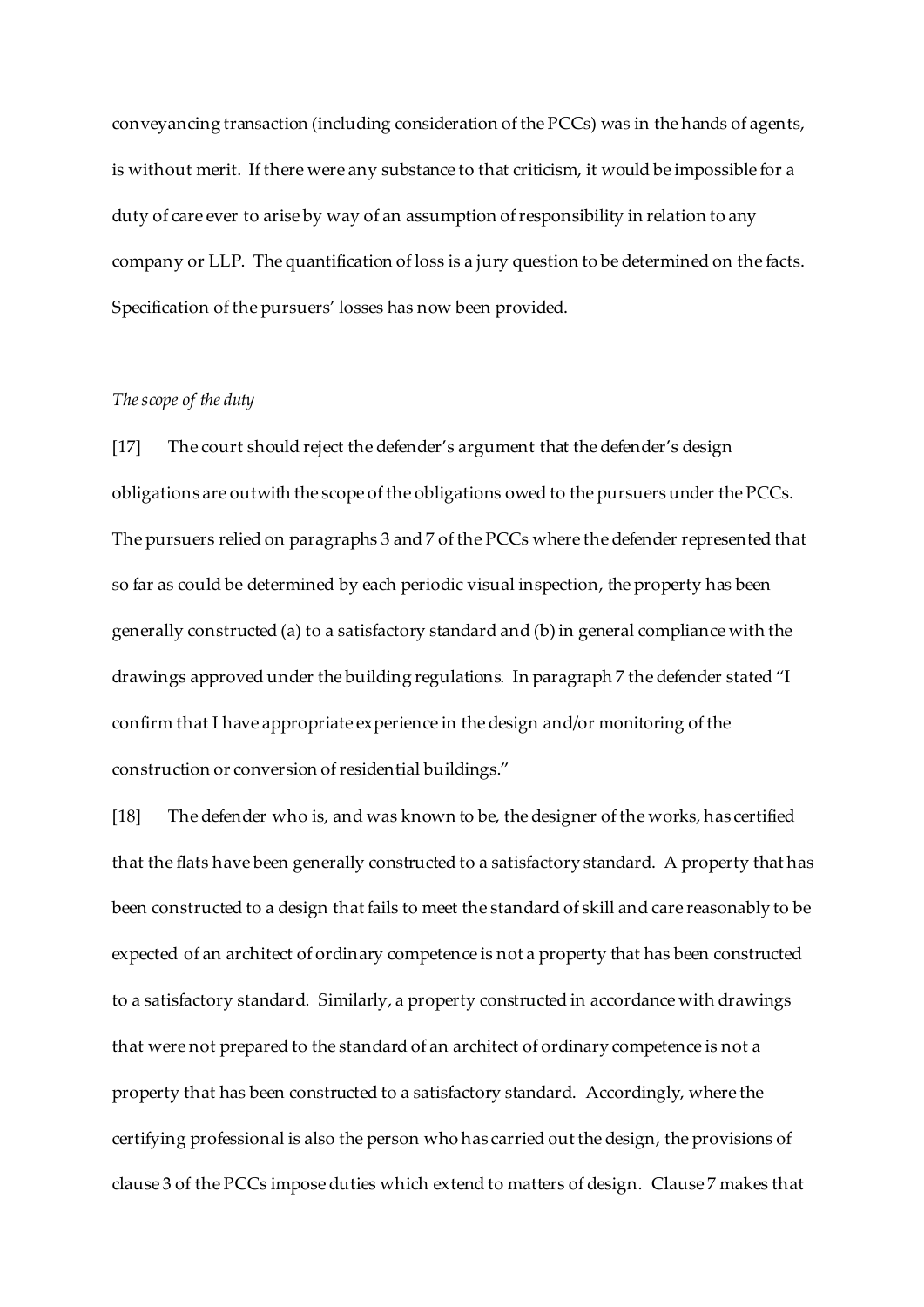further clear. Were the defender's suggestion that there is no design responsibility on his part correct, the inclusion of clause 7 would make no sense. The pursuers' construction gives meaning and content to this provision. The pursuers' averments about the scope of the duty are relevant and should be permitted to proceed to probation.

## *Prescription*

[19] The pursuers further submitted that the defender's contention that any obligation owed by him to the pursuers has been extinguished by operation of prescription should not be upheld. The pursuers' claims were all brought within the six-year time frame within which the defender had stated in the PCCs that he would be liable to first time and subsequent purchasers. Section 13(1) of the 1973 Act provides applies only to an "agreement" (i.e. a contract or bargain between two or more parties). The PCCs are not "agreements". Indeed, the defender is very clear to maintain that he is not in any contractual relationship with any of the pursuers. In these circumstances, on the defender's own case, section 13(1) is not available to the defender to avoid his liability. Rather, the plain provisions of clause 6 of each of the PCCs fall to be enforced. The defender has undertaken an ongoing delictual liability that is to last for a period of six years (and to be enforceable against him for that period).

[20] In any event, the pursuers offer to prove a relevant case which would postpone, by operation of section 6(4) of the 1973 Act, the emergence of any obligation on the part of the defender to make reparation to the pursuers until May 2016. The pursuers plead that the provisions of the PCCs induced an error in them (as to the compliance of the building with the standards set out in that certificate and the want of any breach by the defender of his obligations) which pertained until they received contrary professional advice in May 2016.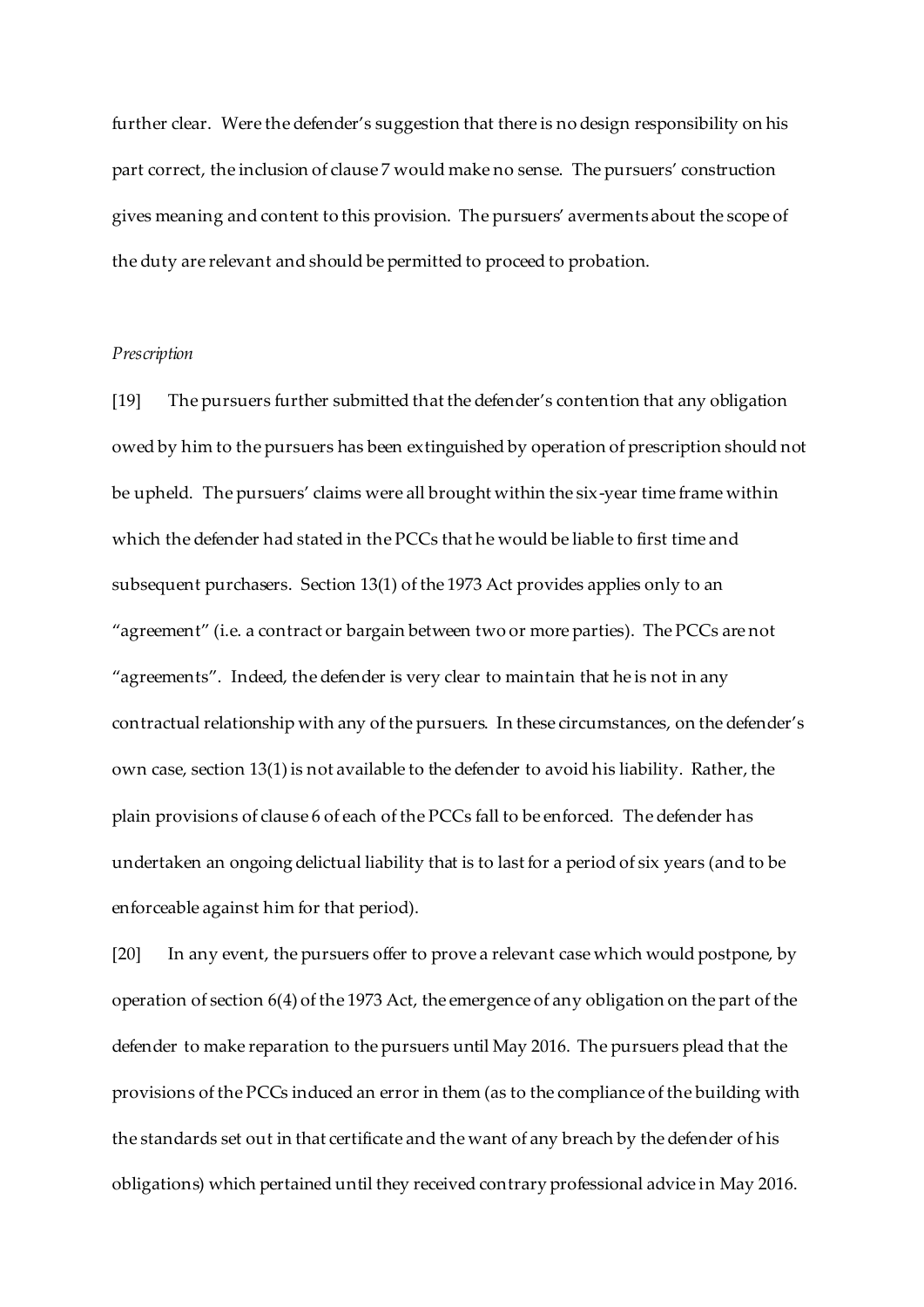The pursuers further offer to prove that they could not, acting with reasonable diligence, have discovered that error before that time. All relevant dates have been pled in respect of each of the pursuers. This is a relevant case for inquiry as to whether or not the provisions of section 6(4) of the 1973 Act have been met.

[21] Further, the pursuers rely on section 11(3) of the 1973 Act. The pursuers offer to prove that they were not aware (and could not with reasonable diligence have been aware) of any loss prior to May 2016. The fact that monies had been spent on the purchase of the properties (and that this expenditure was known) is neither here nor there. Notwithstanding the (non-binding) views expressed in the Outer House case of *Midlothian Council* v *Raeburn Drilling and Geotechnical Ltd* [2019] CSOH 29, it is submitted that section 11(3) correctly construed postpones the commencement of the prescriptive period until there is knowledge that the pursuers (or their predecessors in title) had acquired a property which would require remedial works. The pursuers' claims are not claims for wasted expenditure as was the case in *Midlothian Council* v *Raeburn Drilling and Geotechnical Ltd* nor is there any claim advanced which seeks recovery of legal or other professional costs, as was the case in *Gordon's Trustees* v *Campbell Riddell Breeze Paterson* LLP. Rather this is straightforward case of a claim being advanced for the costs of repair to latent defects which only emerged within the period of five years of the action being commenced. Section 11(3) is, in these circumstances, relevantly pled. The issue is one best addressed once evidence has been heard. There is no proper basis upon which the Court can either grant decree of absolvitor or decree of dismissal. A proof before answer should be allowed.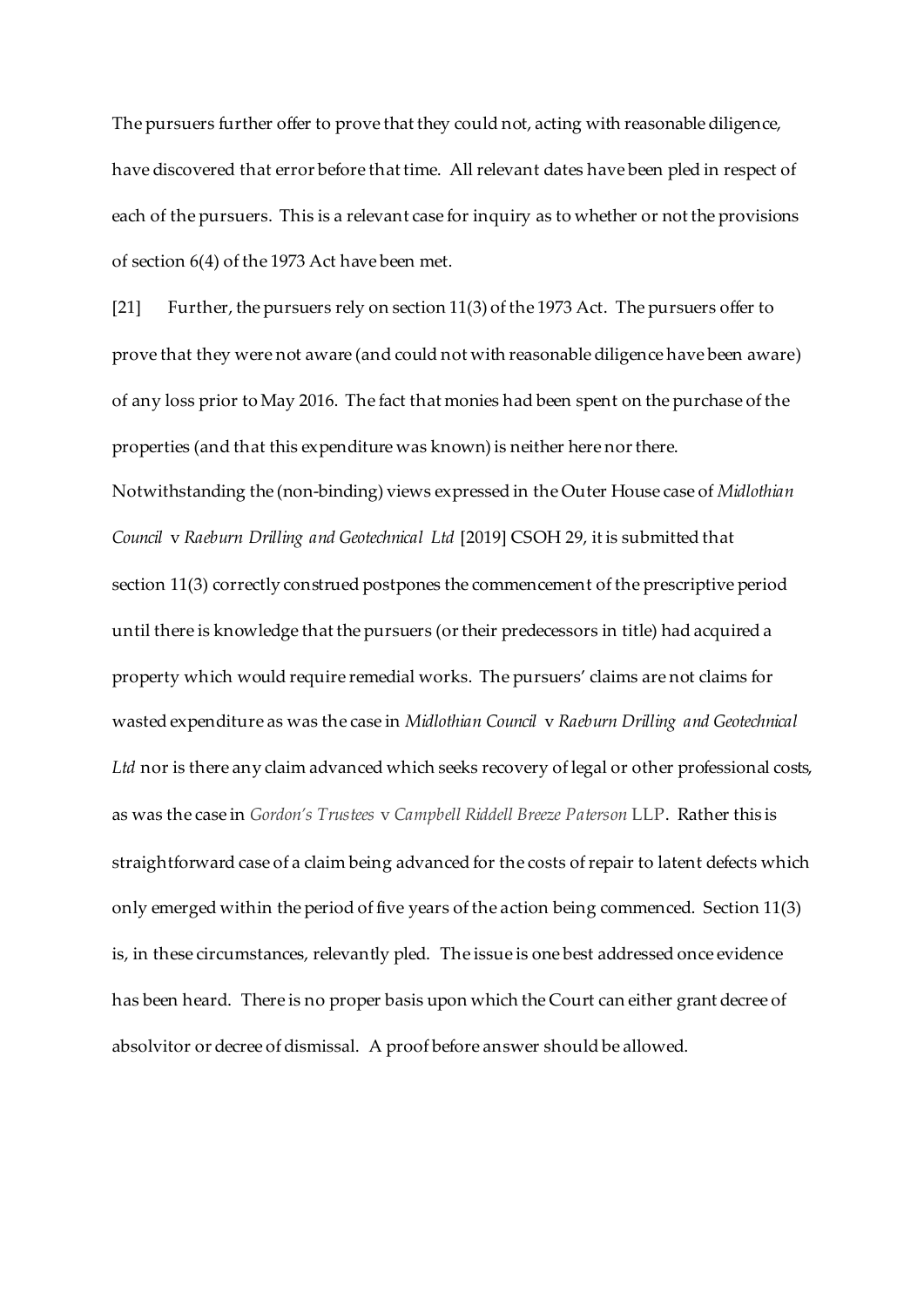# **Decision**

*The scope of the duty*

[22] The defender issued PCCs dated 7 January 2013 in the following terms:

"I certify that:

1. I have visited the site at appropriate periods from the commencement of construction to the current stage to check generally (a) progress, and (b) conformity with drawings approved under building regulations, and (c) conformity with drawings/instructions issued under the building contract.

2. At the stage of my last inspection on 7.01.13 the property had reached the stage of practical completion.

3. So far as could be determined by each periodic visual inspection, the property has been generally constructed: (a) to a satisfactory standard, and (b) in general compliance with the drawings approved under the building regulations.

4. I was originally retained by Valmarshi Properties Limited who is the builder/developer in this case.

5. I am aware this certificate is being relied upon by the first purchaser [name of first purchaser]…

6. I confirm that I will remain liable for a period of six years from the date of this certificate. Such liability will be to the first purchasers and their lenders and upon each sale of the property the remaining period shall be transferred to the subsequent purchasers and their lenders.

7. I confirm that I have appropriate experience in the design and/or monitoring of the construction or conversation of residential buildings. Professional Consultant – Peter Inglis RIAS, RIBA Professional Indemnity Insurer – RIASIS

8. The box below shows the minimum amount of professional indemnity insurance the consultant will keep in force to cover his liabilities under this certificate (£2,000,000.00) for any one claim or series of claims arising out of one event. "

[23] In terms of paragraph 3, the architect certifies that, so far as could be determined by

each periodic visual inspection, **the property has been generally constructed: (a) to a** 

**satisfactory standard, and (b) in general compliance with the drawings approved under**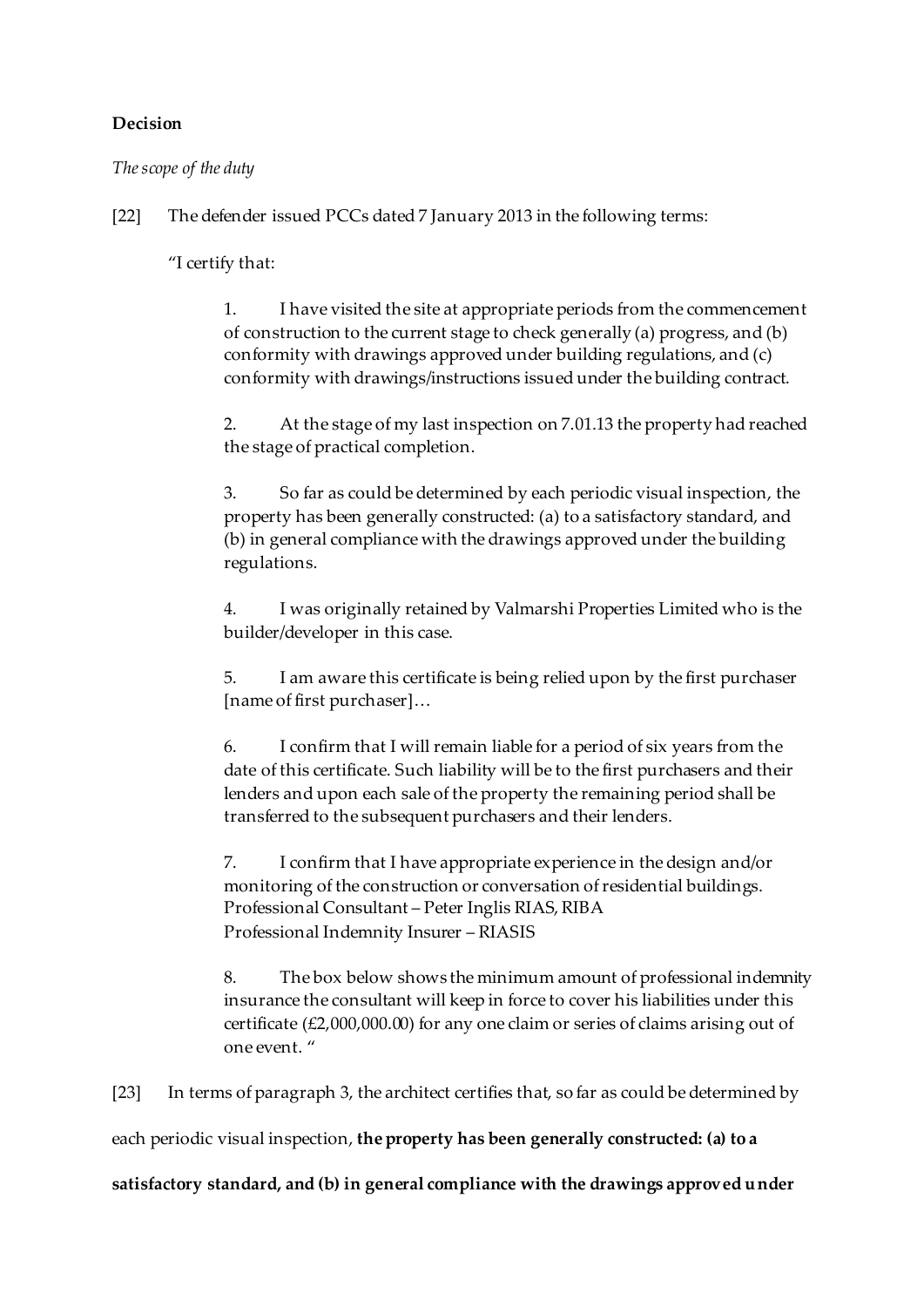**the building regulations.** (emphasis added). At article 4 of condescendence the pursuers aver that Mr Gibb, chartered architect, attended the site on 10 December 2018 and "observed significant issues relating to how the building has been constructed". The pursuers further aver that "Some of these flow from errors in the building's design. Others relate to the construction methods adopted by the contractor, omissions by the contractor, matters of workmanship and non-conformity with the defender's drawings.". In article 10 of condescendence they state that the defender made certain design failures and failed to design the building in conformity with normal and competent practice or in accordance with Building Regulations and the Building warrant. The pursuers also aver, in article 10, that the defender provided insufficient information to ensure that a contractor would construct the development in accordance with the Building Regulations and good building practice. [24] The defender argues these averments are irrelevant as outwith the scope of the PCCs because these relate to the defender's design services and not the construction phase of the development. The defender has only certified that the properties have been *constructed* to a satisfactory standard and in accordance with the approved drawings. I accept that the plain terms of the certificate are to certify that the building has been constructed to a certain standard. However, it is not obvious to me that the defects complained about by the pursuers listed above would fall outwith that warranty. To take an example, the pursuers offer to prove that the ground floor of the building is formed from a curved wall but is drawn by the defender as a straight line meaning that the setting out of the entire building is inaccurate and the roof design compromised. If the pursuers can prove that there has been such an error in the design and that this has resulted in defects in the roof when constructed, then the pursuers may be able to prove that the building has not therefore been constructed to a satisfactory standard. The averments that the defender failed to provide sufficient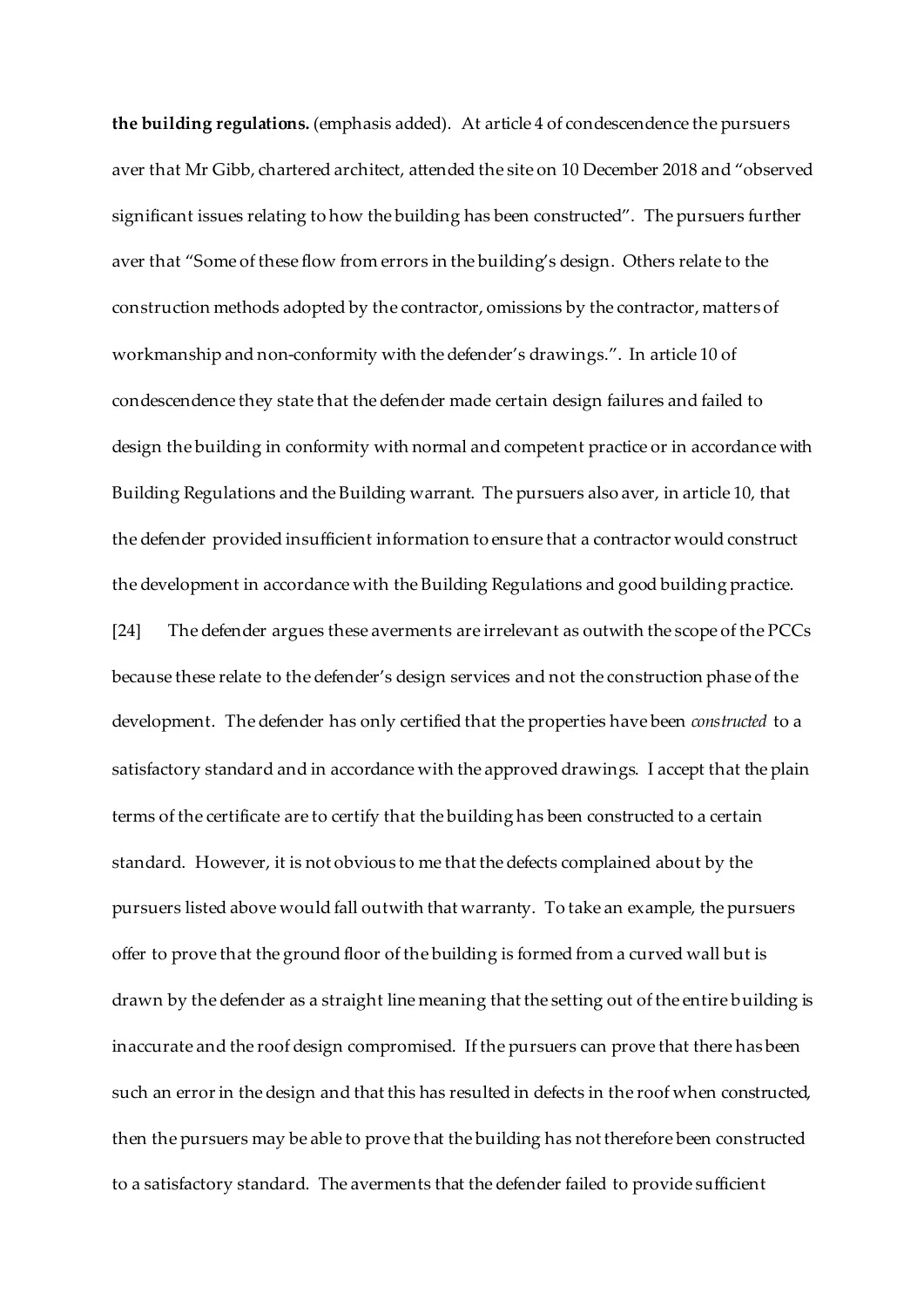information to ensure the building is constructed to a satisfactory standard are also potentially relevant if the pursuers can prove that because of a lack of such information, the building was not constructed to a satisfactory standard. Of course, the pursuers would also require to show that the defects could have been determined by each periodical inspection as is set out in paragraph 3. That interpretation seems to me to be consistent with paragraph 7 of the PCCs where the architect has narrated that he has the appropriate design experience. It is a reasonable inference that his design experience was included as relevant to the certification he was providing. Accordingly, I am not satisfied that the pursuers' averments in condescendence 10 as criticised by the defender are irrelevant and I would, had I not reached the views I have in relation to the other issues in this debate, have allowed those averments to proceed to proof.

#### *Reliance*

[25] I broadly agree with the defender's submissions on this issue as set out in full above. In the leading Scottish case of *NRAM Ltd* v *Steel* 2018 SC (UKSC) 141 Lord Wilson JSC in a discussion on the law governing negligent misrepresentation by professionals identified that the foundation of the liability is the concept of assumption of responsibility by the representor to the representee (paragraphs 19-22 and 24); that it is essential that the representee reasonably relied upon the representation (paragraph 19); that it essential that the representor could reasonably have foreseen that the representee would so rely (paragraph 23)and that the two foregoing enquiries are essentially distinct but feed into one another. In *Hughes* v *Turning Point Scotland* 2019 SLT 651 Lord Clark, at paragraph 84, referring to *NRAM Ltd* v *Steel,* makes it clear that it is essential for the representee reasonably to have relied upon the misrepresentation.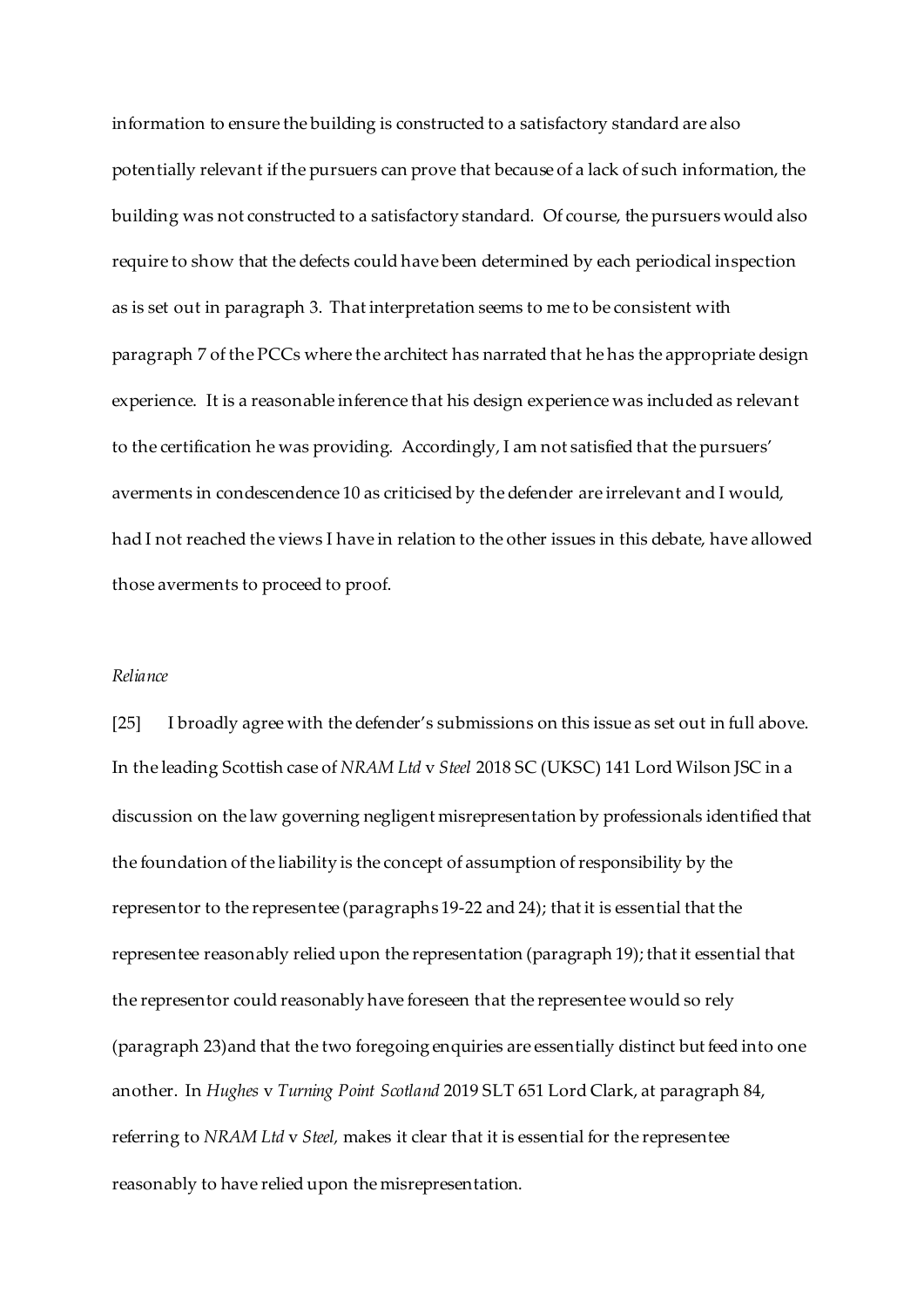[26] Reliance was explored by the English Court of Appeal in *Hunt* v *Optima (Cambridge) Ltd,* a case based on negligent misrepresentation in where the facts show significant similarities to the present case. The purchasers of flats brought claims in negligence against the second defendants contending that the architect's certificates amounted to negligent misstatement and that the defendants owed the claimants a duty of care in negligence to carry out the services referred to in the certificates with reasonable skill and care. Before exchange of contracts, the purchasers were told that they would be provided with an architect's certificate on completion of the purchase. The claimants succeeded at first instance but the second defendants appealed the decision insofar as it related to the claimants who had received their certificates after completion of purchase. The appeal was allowed, the court holding that in order to recover damages for negligent misstatement, the claimant had to show that, after the statement was made, he relied on the statement and that the statement acted on him in such a way that he suffered loss on account of his reliance upon it. Where the architect's certificate had not existed at the time when the purchaser committed to buy the property, it could not be said that the purchaser had relied on the statement. This was despite the fact that the claimants themselves had been told that they would receive the certificates at the time of purchase and the claimant's solicitors were sent the draft certificates before the purchase. However, as explained by Clark LJ at paragraph 55, the claimants could not be considered to have relied on the statements in committing themselves to the purchase because the statements did not exist at the time. At best they could be said to have relied on an understanding that there was a certificate in place or that they would receive it on or after completion. However, since reliance must follow representation and cannot be retrospective, they could not establish that they had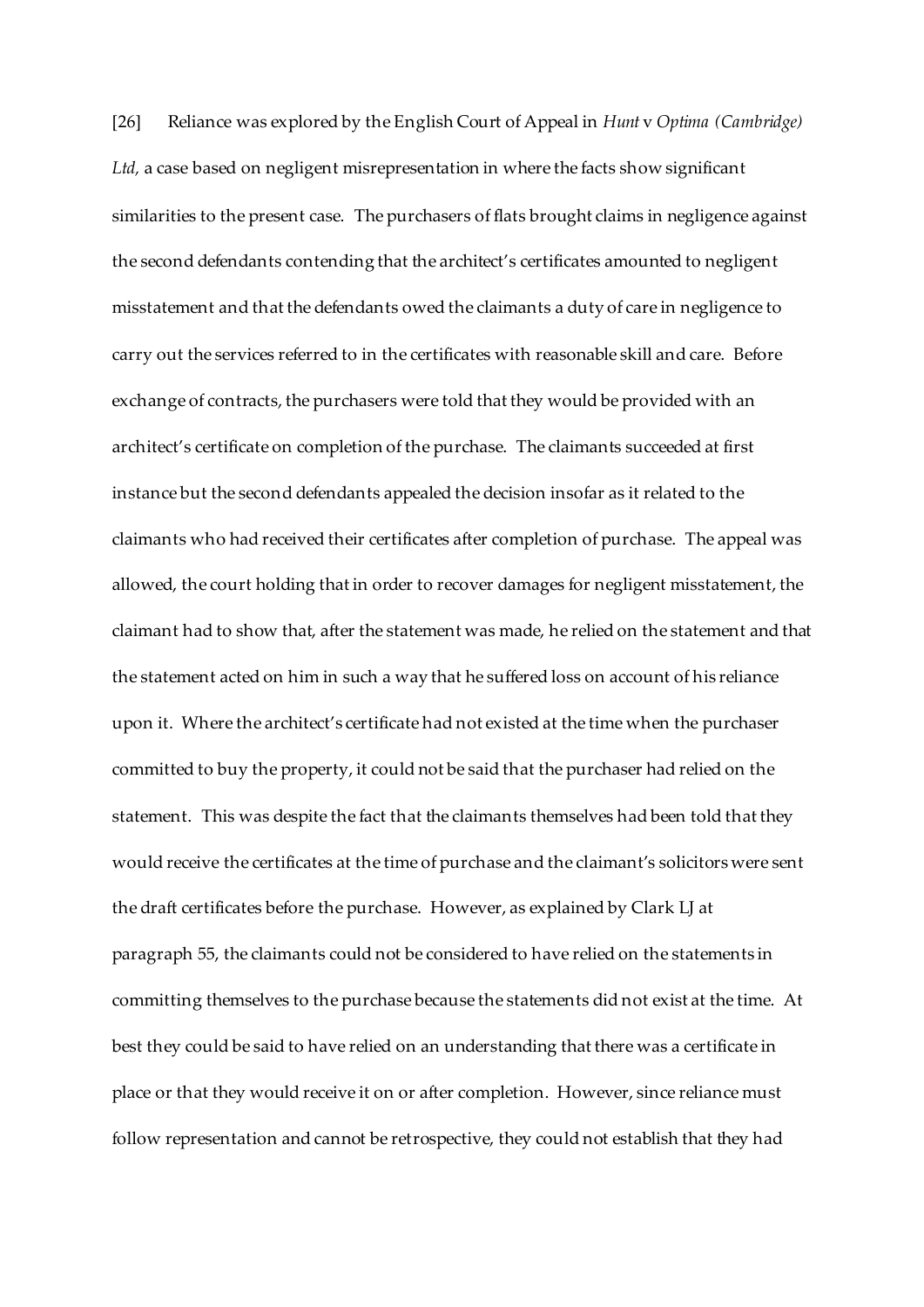relied on the certificates to purchase the properties. Reliance on the certificate cannot be present before the certificate comes into existence. (paragraph 67).

[27] In contrast to the facts in *Hunt* v *Optima (Cambridge) Ltd*, in this case, certificates were in existence from 7 January 2013 before any of the purchasers completed their purchases. However also in contrast to *Hunt*, there are no averments that the pursuers themselves were ever told of the existence of the certificates or had any understanding or knowledge of what was contained within them. The general averment at article 5 that "All of the pursuers have relied upon the PCCs and the certification of a state of affairs therein" does not, in my view, provide any clarity about the circumstances in which they came to know about and rely on the certificates. However, more specific averments are made in relation to each of the pursuer's knowledge and reliance on the certificates in article 5 paragraphs (a) to (g) which I summarise in the following table:

| Pursuer and     | Person named   | Knowledge of the         | Date of     | Date of       |
|-----------------|----------------|--------------------------|-------------|---------------|
| property no     | on the         | certificate as averred   | certificate | settlement of |
|                 | certificate    |                          |             | transaction   |
| First $-$ no 92 | First pursuer  | Certificate exhibited to | 7 January   | 30 January    |
|                 |                | solicitors on 11 January | 2013        | 2013          |
|                 |                | 2013 before missives     |             |               |
|                 |                | concluded on 30          |             |               |
|                 |                | January 2013.            |             |               |
| Second – no     | Second pursuer | Certificate exhibited to | 7 January   | 28 June 2013  |
| 94              |                | solicitors on 28 June    | 2013        |               |
|                 |                | 2013 after missives      |             |               |
|                 |                | concluded on 18 June     |             |               |
|                 |                | 2013.                    |             |               |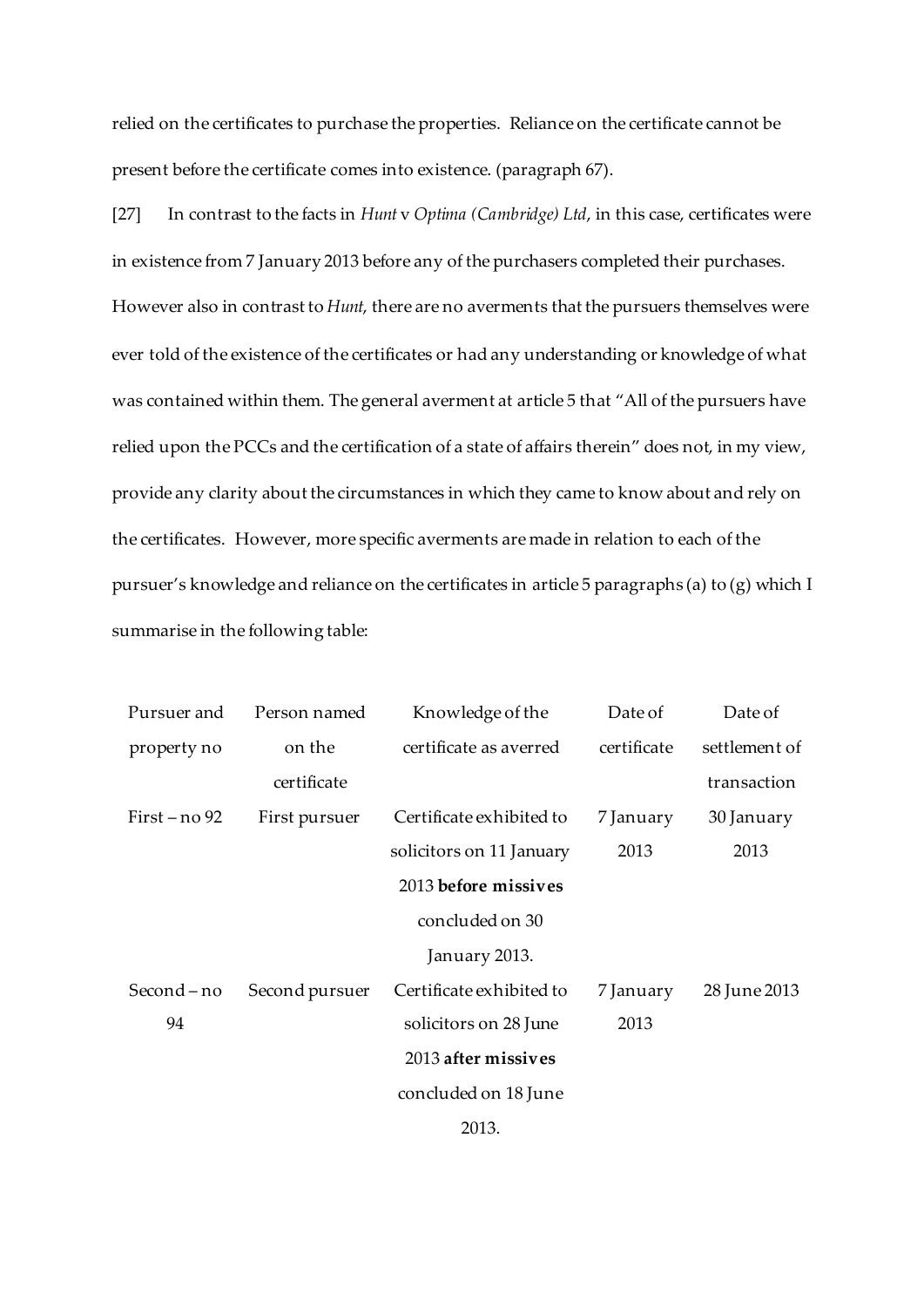| Third-no 96      | Robert Spencer                | Certificate exhibited to | 7 January | 19 January     |
|------------------|-------------------------------|--------------------------|-----------|----------------|
|                  | Franks-nota                   | solicitors on 17 January | 2013      | 2017           |
|                  | party to the                  | 2013 after missives      |           |                |
|                  | action                        | concluded on 20          |           |                |
|                  |                               | December 2016.           |           |                |
|                  | Fourth - no 98 Xiu Yun Chen - | No missives. No          | 7 January | 13 October     |
|                  | not a party                   | solicitors involved.     | 2013      | 2015           |
| Fifth - no 100   | Fifth pursuer                 | Certificate exhibited to | 7 January | 9 May 2013     |
|                  |                               | solicitors on 8 May 2013 | 2013      |                |
|                  |                               | before missives          |           |                |
|                  |                               | concluded on 8 May       |           |                |
|                  |                               | 2013.                    |           |                |
| $Sixth - no 102$ | Sameer Sacoor-                | Certificate exhibited to | 7 January | Transaction    |
|                  | second named                  | solicitors for second    | 2013      | with second    |
|                  | sixth pursuer                 | named sixth pursuer on   |           | named sixth    |
|                  |                               | 7 March 2013 before      |           | pursuer        |
|                  |                               | missives concluded on    |           | settled 13     |
|                  |                               | 12 March 2013.           |           | March 2013.    |
|                  |                               |                          |           | Title          |
|                  |                               |                          |           | transferred    |
|                  |                               |                          |           | into joint     |
|                  |                               |                          |           | names of first |
|                  |                               |                          |           | and second     |
|                  |                               |                          |           | named sixth    |
|                  |                               |                          |           | pursuers on    |
|                  |                               |                          |           | an             |
|                  |                               |                          |           | unspecified    |
|                  |                               |                          |           | date.          |
| Seventh-no       | Andrew and                    | Certificate exhibited to | 7 January | 28 April 2017  |
| 104              | Helena                        | solicitors on 21 March   | 2013      |                |
|                  |                               | 2017 before missives     |           |                |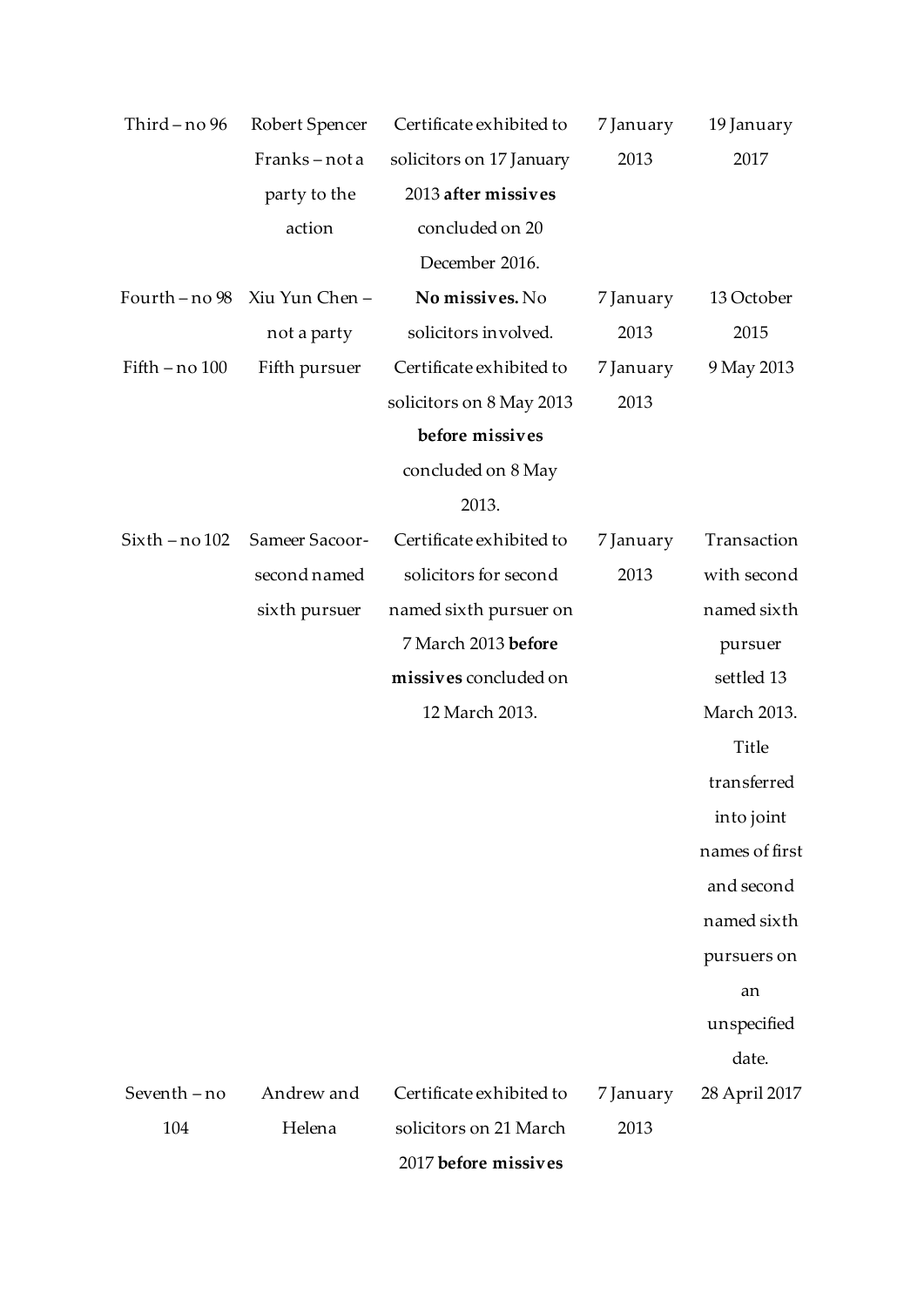|               | Johnston – not a | concluded on 6 April     |           |             |
|---------------|------------------|--------------------------|-----------|-------------|
|               | party            | 2017.                    |           |             |
| Eighth $-$ no | Eighth pursuer   | Certificate exhibited to | 7 January | 30 May 2017 |
| 106           |                  | solicitors on 23 May     | 2013      |             |
|               |                  | 2013 on the same day as  |           |             |
|               |                  |                          |           |             |

**missives concluded.**

[28] As can be seen from above, the second and third pursuers concluded missives before any certificate was ever produced. In the case of the third pursuer the certificate was never addressed to them. No averments are made that these pursuers understood or believed that certificates would be produced either before or after they purchased the property. Nor are there any averments that they concluded the contract on the basis that they understood what was to be represented in the certificate or had any knowledge of it. It is essential to their claim, that the pursuers can show they reasonably relied upon the representation. Reliance must be placed by the pursuer on the certificate before the purchase is made and cannot be retrospective (*NRAM Ltd* v *Steel*; *Hunt* v *Optima (Cambridge) Ltd*).

[29] I reject the pursuers' submission that the averments that some of the certificates were exhibited to the pursuers' solicitors is enough to establish that the pursuer reasonably relied on the certificates. It is the purchaser who must show reliance on the representation in the certificate and not the solicitor. Where there are no averments that the solicitor ever informed the pursuer about the existence of the certificate, far less its contents, the case is not relevantly pled. I also reject the submission that the situation of the solicitor acting for the pursuer is akin to a director acting on behalf of a company. Decisions that bind the company are for directors (acting on legal advice where appropriate) whereas the decision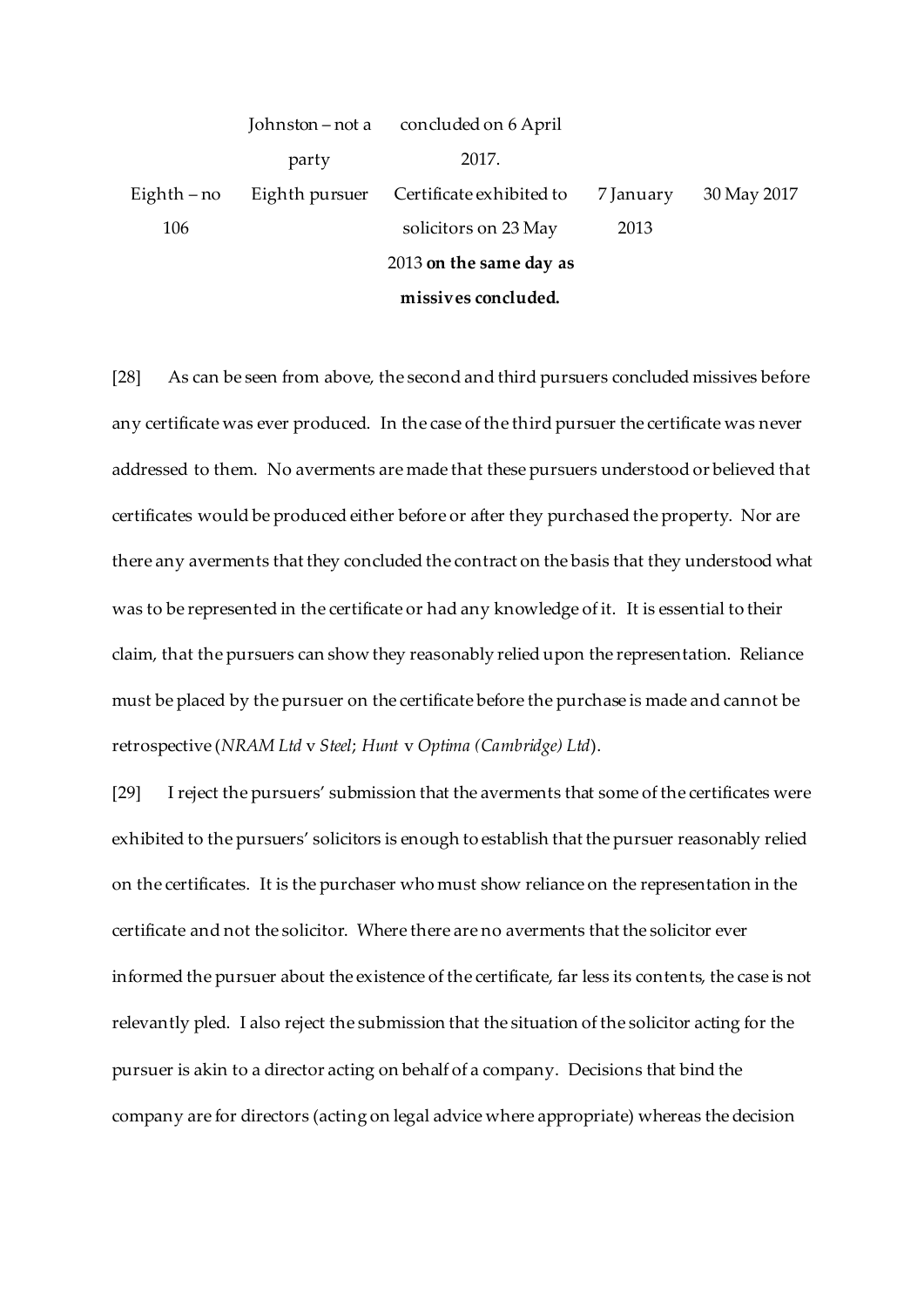on whether to purchase a property, and on what terms, is for the pursuer: the solicitor acts on the instructions of the purchaser in a conveyancing transaction.

[30] The fourth pursuer's position is even weaker. The fourth pursuer never entered any missives. Although the certificate existed at the date of the fourth pursuer's purchase, it was addressed to a different party entirely. There are no averments explaining the circumstances in which the fourth pursuer came to rely on the certificate before making the purchase or even knew that it existed. Again I find the case not relevantly pled by the fourth pursuer. [31] In the case of the first, fifth, second named sixth, seventh and eighth pursuers, the certificate was exhibited to their solicitors before or on the same date that missives were concluded. The seventh pursuer's certificate is addressed to a different person. But again, in respect of all these pursuers, there are no averments explaining the circumstances when these pursuers first came to see the certificates, or understood their terms and placed reliance on them before purchasing. Title was transferred to the first named sixth pursuer on an unspecified date and without any averments that solicitors were involved or how the first named sixth pursuer came to know about the certificate and rely on it before acquiring title. The case pled by these pursuers is therefore not relevantly pled.

[32] I also agree with the defender's submission that the third, seventh and eighth pursuers' case on reliance is contradictory. The pursuers aver in article 12, that as a consequence of believing what was in the PCCs they "were induced to refrain from making a relevant claim in relation to the relevant obligations until they instructed and received expert opinion in May 2016 which undermined their erroneous belief". However, the pursuers also aver that the third, seventh and eighth pursuers concluded their purchases between December 2016 and May 2017, which postdates the expert report indicating that there were defects in the properties. It is difficult to see how these pursuers can have relied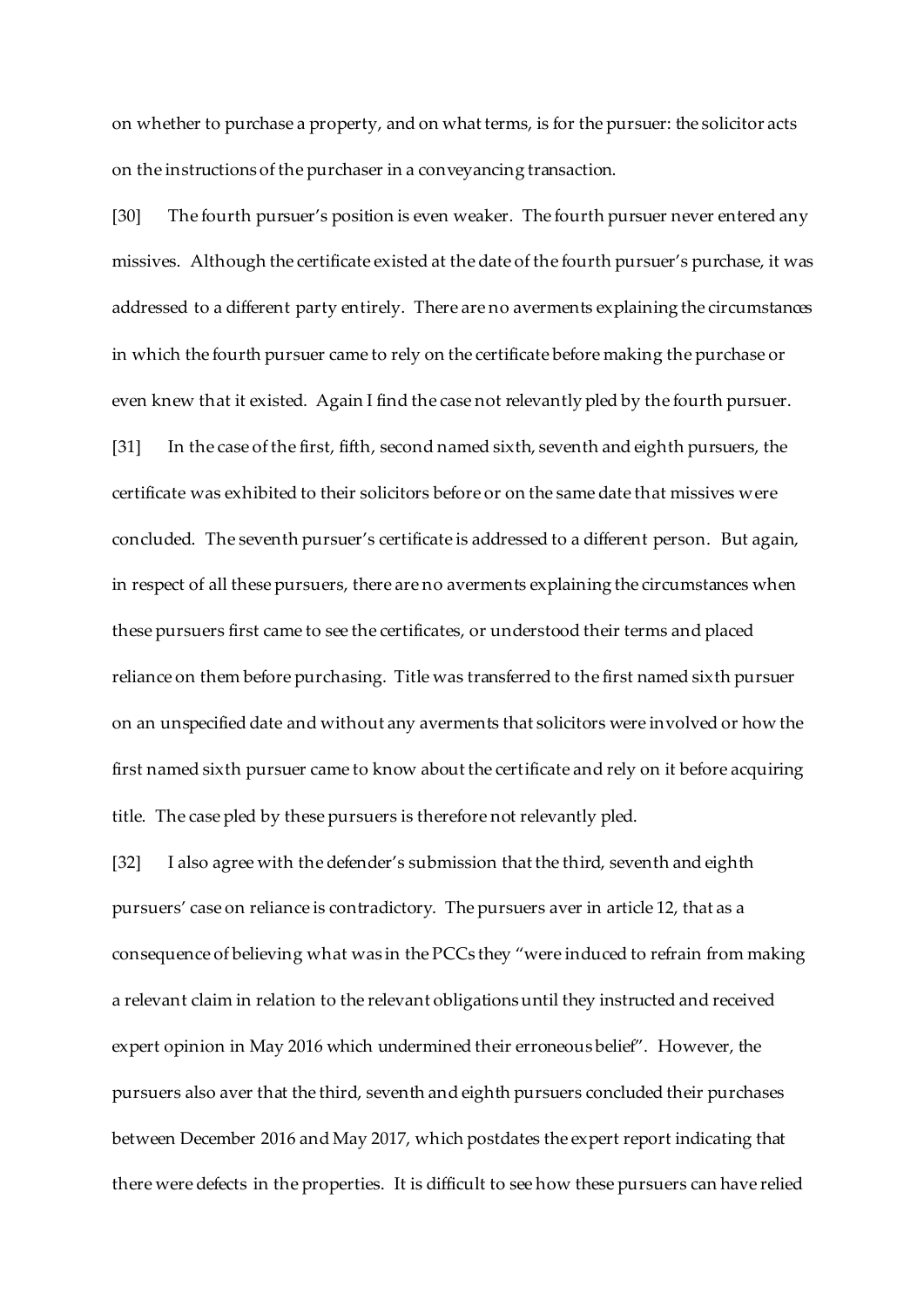on the representation in the PCCs that the properties were built to a satisfactory standard if they knew at that time there were defects in the properties.

[33] I do not regard the defender's arguments as requiring the pursuers to plead evidence. It is an essential element of the pursuers' case in law that they can prove they have relied on the certificates. The pursuers require to give fair notice of the essentials of their case and require to identify the circumstances in which they came to rely on the certificates ahead of the proof (*Heather Capital Limited (In Liquidation*) v *Levy McRae* 2017 SLT 376 per Lord Glennie at paragraph 100). They have not in my view done so. At best they have set out how the certificates came to be received by the pursuers' solicitors but not made any averments explaining that the pursuers themselves knew about them and relied on them before deciding to purchase their properties. Without such proof of reliance, the pursuers are, in my view, bound to fail.

## *Prescription*

[34] Under section 6 of the 1973 Act obligations to make reparation prescribe after the short negative prescription period of 5 years. Section 6 of the 1973 Act provides:

**"6.— Extinction of obligations by prescriptive periods of five years.**

(1) If, after the appropriate date, an obligation to which this section applies has subsisted for a continuous period of five years—

(a) without any relevant claim having been made in relation to the obligation, and

(b) without the subsistence of the obligation having been relevantly acknowledged,

then as from the expiration of that period the obligation shall be extinguished…

(2) [Schedule 1](https://uk.westlaw.com/Document/I341EF301E44911DA8D70A0E70A78ED65/View/FullText.html?originationContext=document&transitionType=DocumentItem&contextData=(sc.Search)) to this Act shall have effect for defining the obligations to which this section applies.

(3) In subsection (1) above the reference to the appropriate date, in relation to an obligation of any kind specified in [Schedule 2](https://uk.westlaw.com/Document/I342386E0E44911DA8D70A0E70A78ED65/View/FullText.html?originationContext=document&transitionType=DocumentItem&contextData=(sc.Search)) to this Act is a reference to the date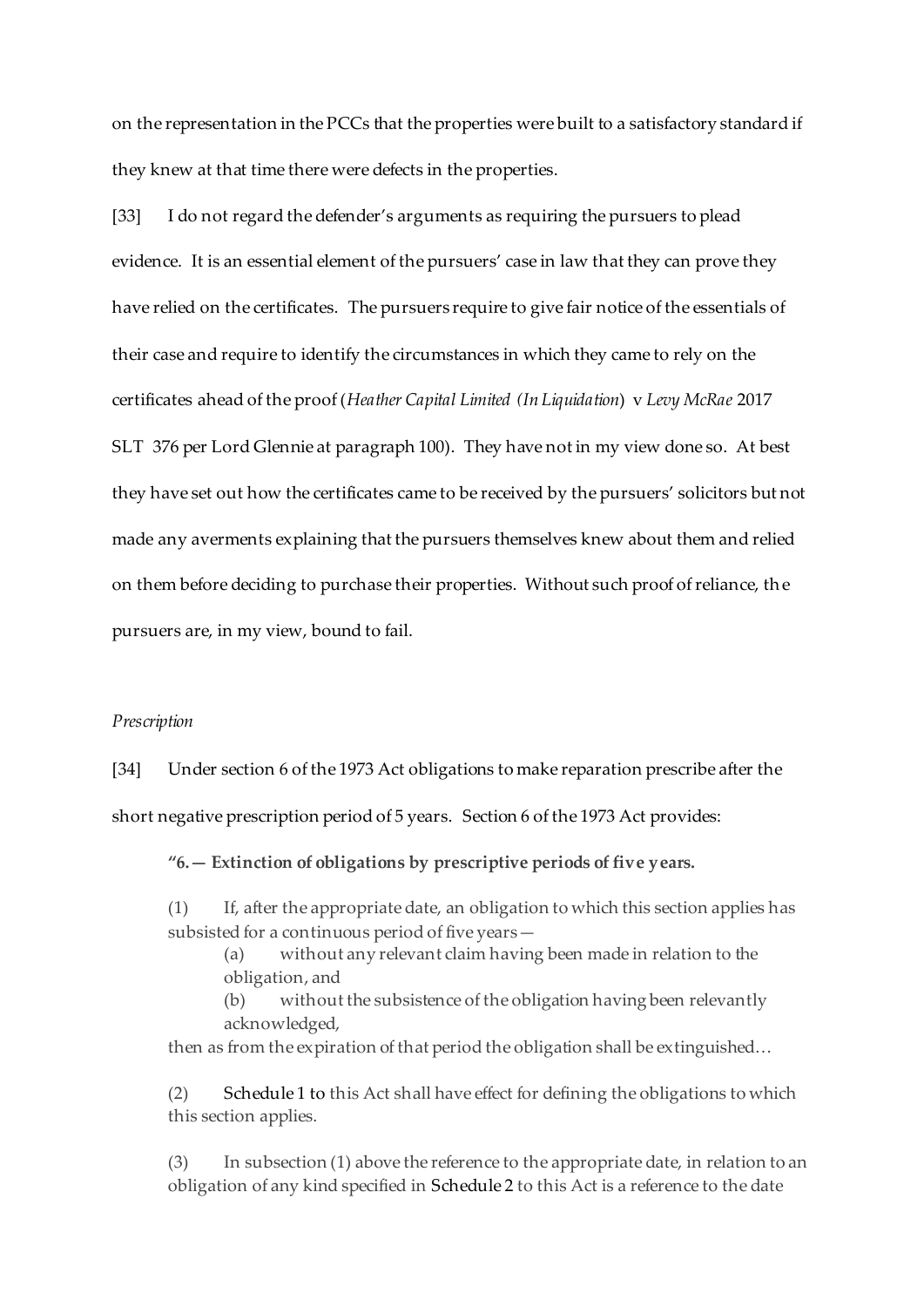specified in that Schedule in relation to obligations of that kind, and in relation to an obligation of any other kind is a reference to the date when the obligation became enforceable.

(4) In the computation of a prescriptive period in relation to any obligation for the purposes of this section—

(a) any period during which by reason of—

(i) fraud on the part of the debtor or any person acting on his behalf, or

(ii) error induced by words or conduct of the debtor or any person acting on his behalf,

the creditor was induced to refrain from making a relevant claim in relation to the obligation, and

(b) any period during which the original creditor (while he is the creditor) was under legal disability,

shall not be reckoned as, or as part of, the prescriptive period:

Provided that any period such as is mentioned in paragraph (a) of this subsection shall not include any time occurring after the creditor could with reasonable diligence have discovered the fraud or error, as the case may be, referred to in that paragraph.

(5) Any period such as is mentioned in paragraph (a) or (b) of subsection (4) of this section shall not be regarded as separating the time immediately before it from the time immediately after it.

# [35] Section 11 provides:

"11.- (1) Subject to subsections (2) and (3) below; any obligation (whether arising from any enactment, or from any rule of law or from, or by reason of any breach of, a contract or promise) to make reparation for loss, injury or damage caused by an act, neglect or default shall be regarded for the purposes of section 6 of this Act as having become enforceable on the date when the loss, injury or damage occurred.

(2) Where as a result of a continuing act, neglect or default loss, injury or damage has occurred before the cessation of the act, neglect or default the loss, injury or damage shall be deemed for the purposes of subsection (1) above to have occurred on the date when the act, neglect or default ceased.

(3) In relation to a case where on the date referred to in subsection (1) above (or, as the case may be, that subsection as modified by subsection (2) above) the creditor was not aware, and could not with reasonable diligence have been aware, that loss, injury or damage caused as aforesaid had occurred, the said subsection (1) shall have effect as if for the reference therein to that date there were substituted reference to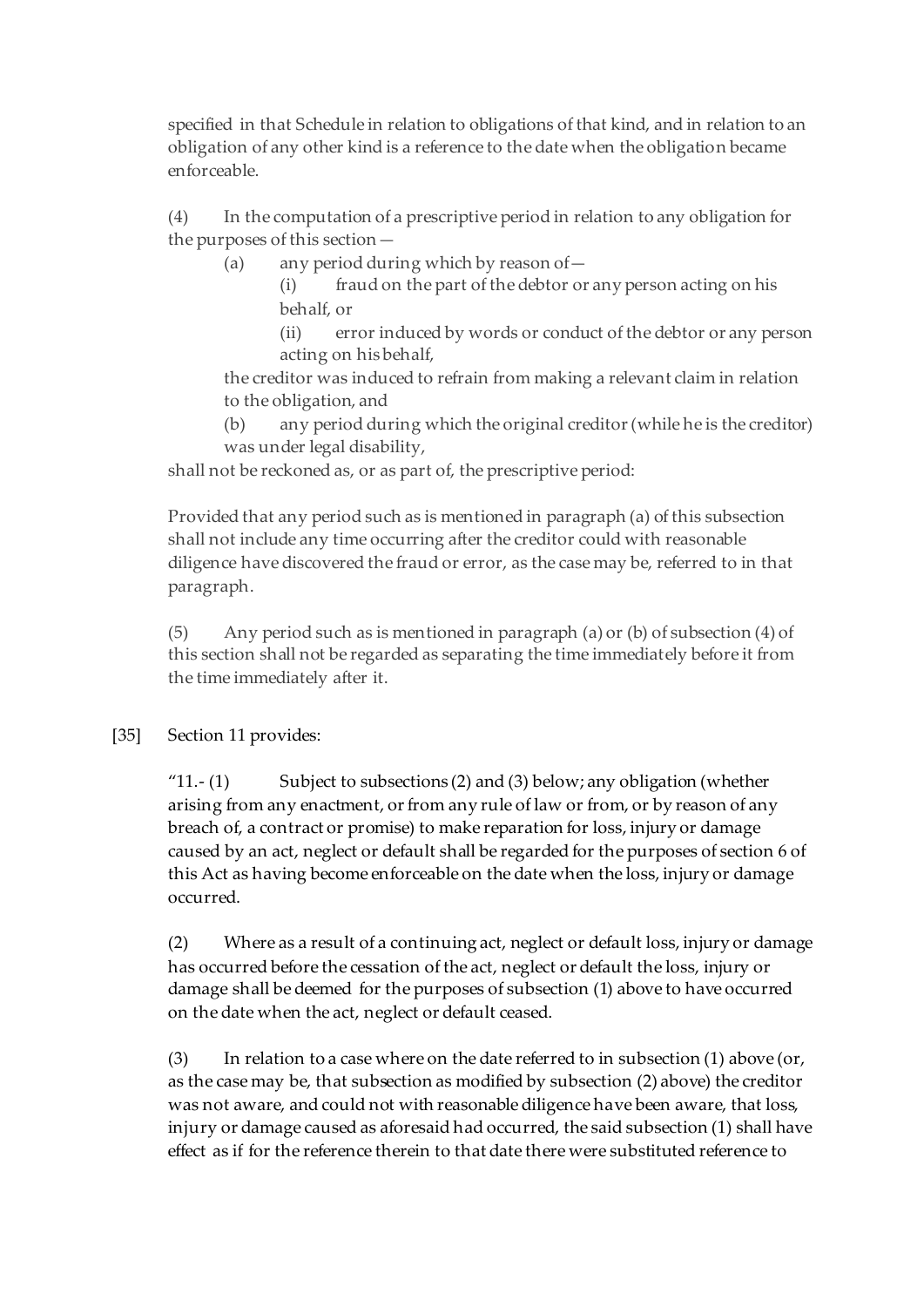the date when the creditor first became, or could with reasonable diligence have become, so aware. "

[36] Under section 6, if the obligation to make reparation has subsisted for a continuous period of 5 years after the appropriate date without the pursuer having made a relevant claim, or the subsistence of the obligation having been relevantly acknowledged by the defender, it is extinguished. The appropriate date is the date when the obligation relied upon became enforceable (section 6(3)). Under section 11(1) an obligation to make reparation for loss, injury or damage caused by an act, neglect or default shall be regarded for the purposes of section 6 as having become enforceable on the date when the loss, injury or damage occurred. Accordingly, subject to s11(2) and (3) the general rule is that an obligation to make reparation becomes enforceable from the date when a legal wrong *(injuria*) concurs with the loss arising from that wrong (*damnum*). *Dunlop* v *McGowans* 1980 SC (HL) 81 per Lord Keith of Kinkel at p81. In terms of section 11(3), the date is postponed where the creditor was not aware, and could not with reasonable diligence have been aware, that loss, injury or damage caused as aforesaid had occurred. Following *David T Morrison & Co ltd* v *ICL Plastics Ltd* 2014 SC (UKSC) 222 (at p228, 230 and 233), the start of the prescriptive period under section 11(3) is postponed until the creditor is aware (actually or constructively) only of the occurrence of the loss or damage, and not of its cause. [37] In this case the pursuers rely on section 11(3) and offer to prove that as they were not aware (and could not with reasonable diligence have been aware) of any loss prior to May 2016 when they received a report identifying defects in the property, the prescriptive

clock does not begin to run until May 2016. On the other hand, the defender argues that the clock starts to tick once the purchasers expended money on the properties regardless of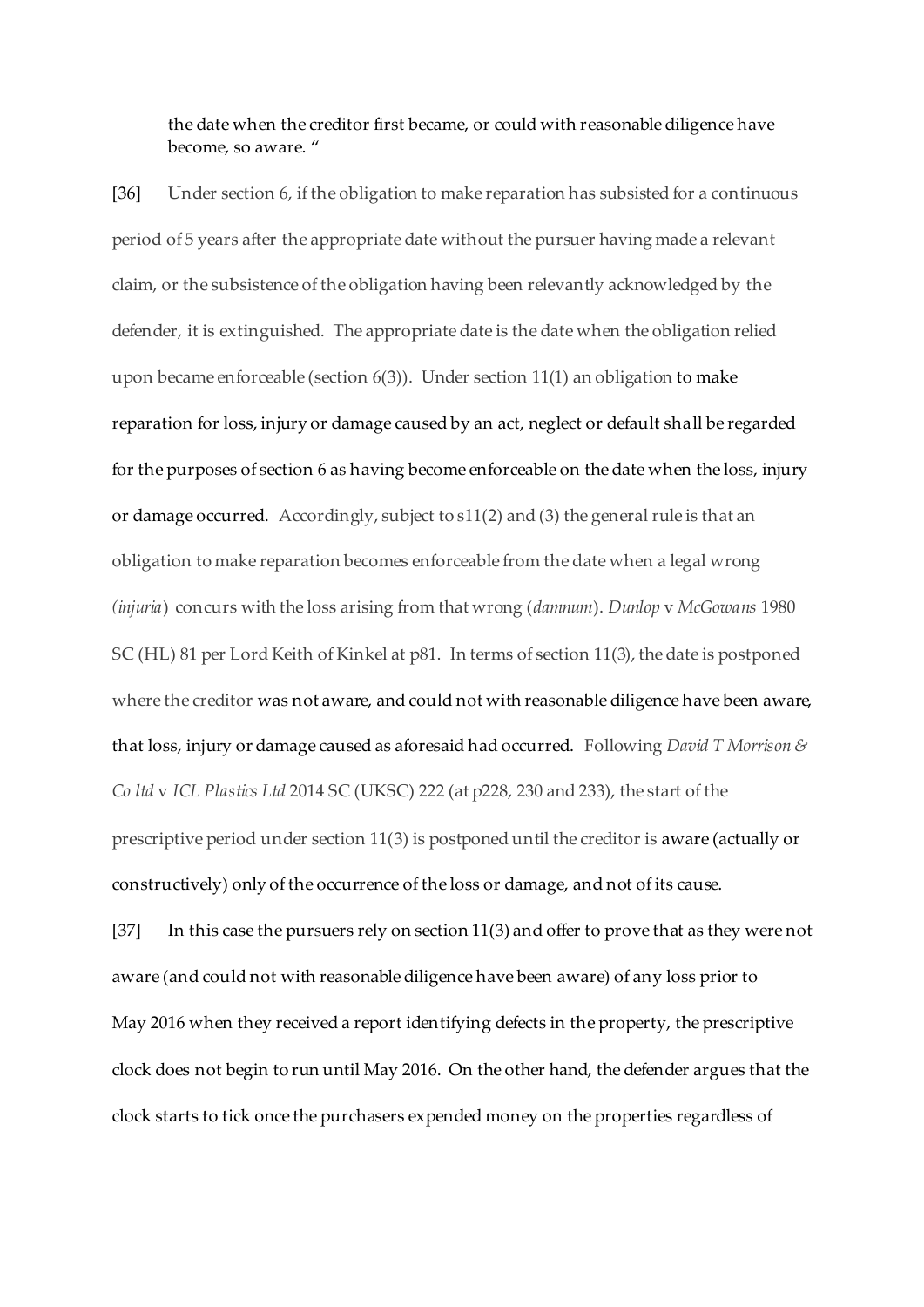when they became were aware of the defects. Essentially the defender argues that awareness by the purchasers that they have incurred expenditure is enough.

[38] In my view, this point has been conclusively and authoritatively decided by the Supreme Court in *Gordon's Trustees* v *Campbell Riddell Breeze Paterson* LLP. Lord Hodge held that the clock starts to tick when the pursuer is aware that he has sustained loss in the sense of not obtaining something he sought or has incurred expenditure (paragraph 21). Section 11(3) does not postpone the start of the prescriptive period until such time as the pursuer is actually or constructively aware that he has suffered detriment in the sense that "something has gone awry" or "made him poorer or disadvantaged" (paragraphs 19, 21-22). The phrase "loss, injury or damage" in section 11(1) is a reference to the existence of physical damage or financial loss presented as an objective fact (paragraph 18). Within paragraph 22 Lord Hodge gives as a specific example a person who purchases a house at an overvalue because of negligent advice. The person may be aware of the expenditure on the house, though did not know at the time it was incurred that the expenditure was wasted or would fail to achieve its purpose. Nevertheless, as a matter of objective fact, and with the benefit of hindsight, the expenditure was wasted and it did fail to achieve its purpose. As a matter of objective fact it was "loss, injury or damage" which was incurred at the date of purchase of the house. The decision therefore takes into account both latent injury only discovered subsequently and patent injury.

[39] I agree with the defender's submission that the decision in *Gordon's Trustees* as to when loss is sustained is consistent with a long line of authority: *Beard* v *Beveridge Herd and Sandilands WS* 1990 SLT 609 at p6111 I-K; *Jackson* v *Clydesdale Bank plc* 2003 SLT 273; *Khosrowpour* v *Taylor at paragraphs 26, 28 and 30* and *Kennedy* v *Royal Bank of Scotland* 2019 SC 168. Moreover, *Gordon's Trustees* has been followed by Lord Doherty in *Midlothian*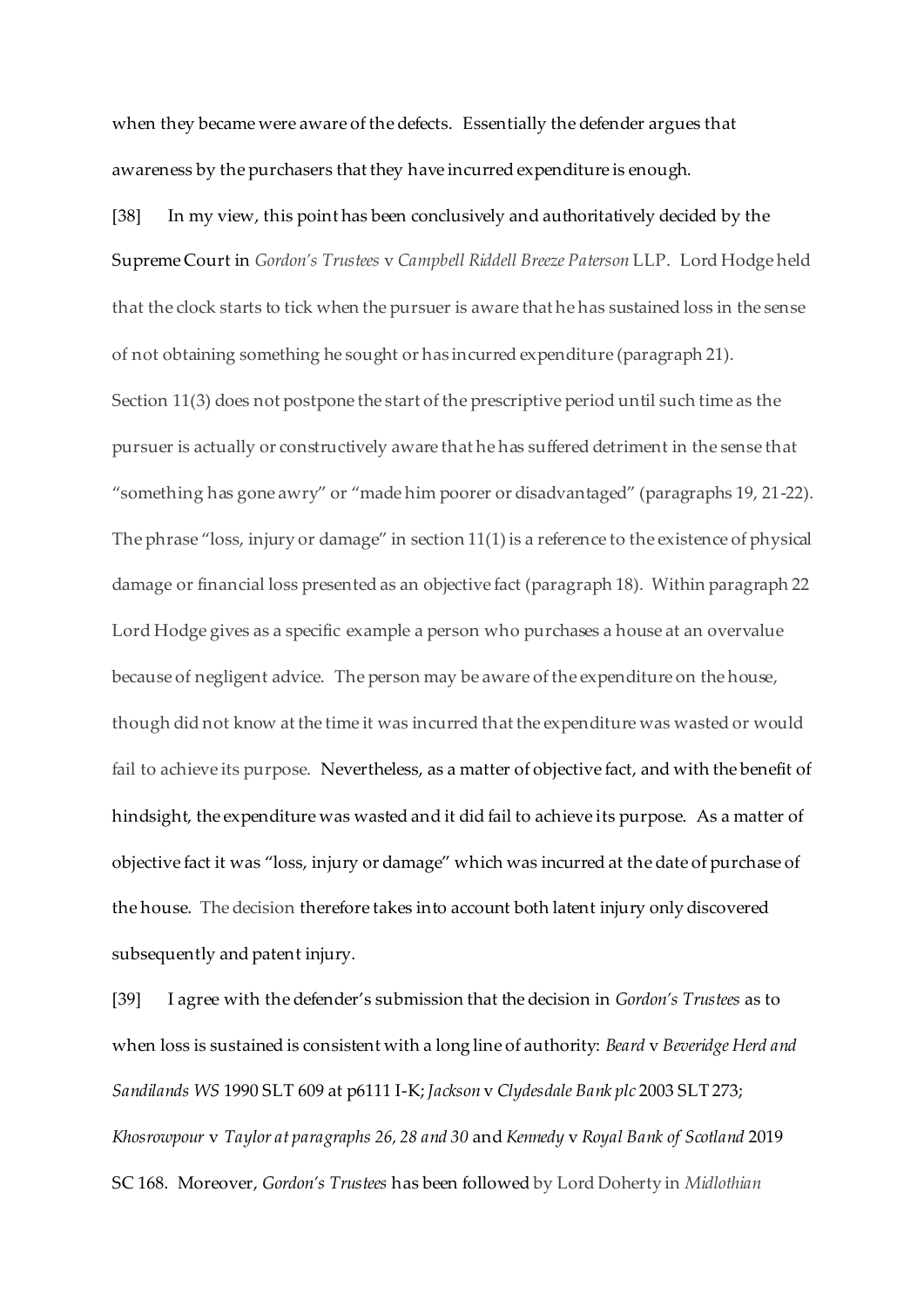*Council* v *Raeburn Drilling & Geotechnical Ltd* 2019 SLT 1327 and by Lord Tyre in *Glasgow City Council* v *VFS Financial Services & Others* 2020 SLT 1227. I recognise that Sheriff Reid in *WPH Developments Ltd* v *Young & Gault LLP (In Liquidation) 2020 SLT (Sh Ct)* reached a different interpretation of the ratio of *Gordon's Trustees.* However, it is in my view inconsistent with the ratio of *Gordon's Trustees* as explained above. *WPH Developments Ltd* is under appeal and was disapproved of in *Glasgow City Council* v *VFS Financial Services & Others,* at paragraph 105.

[40] I note that section 5 of the Prescription (Scotland) Act 2018 will substantially amend section 11(3) and make amendments to clarify when the prescriptive clock starts to run. However, it is not yet in force and I therefore decide the case based on the provisions currently in force and as unamended.

[41] In the application of *Gordon's Trustees* to the circumstances of this case, I find that there was *injuria* when the PCCs were issued with the purported negligent misrepresentation. *Damnum* occurred when the purchasers expended money to purchase their properties. They were not aware until 2016 of any defects, but following the decision in *Gordon's Trustees* the clock starts to run from the date of the wasted expenditure regardless of whether the purchasers knew of the defects at that date. What they received in return for that expenditure was, with the benefit of hindsight, less than they should have, had the defender properly performed his duties. The pursuers effectively aver that they relied on the certificates to purchase a property at overvalue. The purchase of the properties represents loss and starts the prescriptive clock.

[42] There is no dispute that the proceedings were served on the defender on 4 January 2019 which interrupted the prescriptive period. Nor that that the first set of purchasers completed missives more than 5 years before January 2019. It is a matter of admission by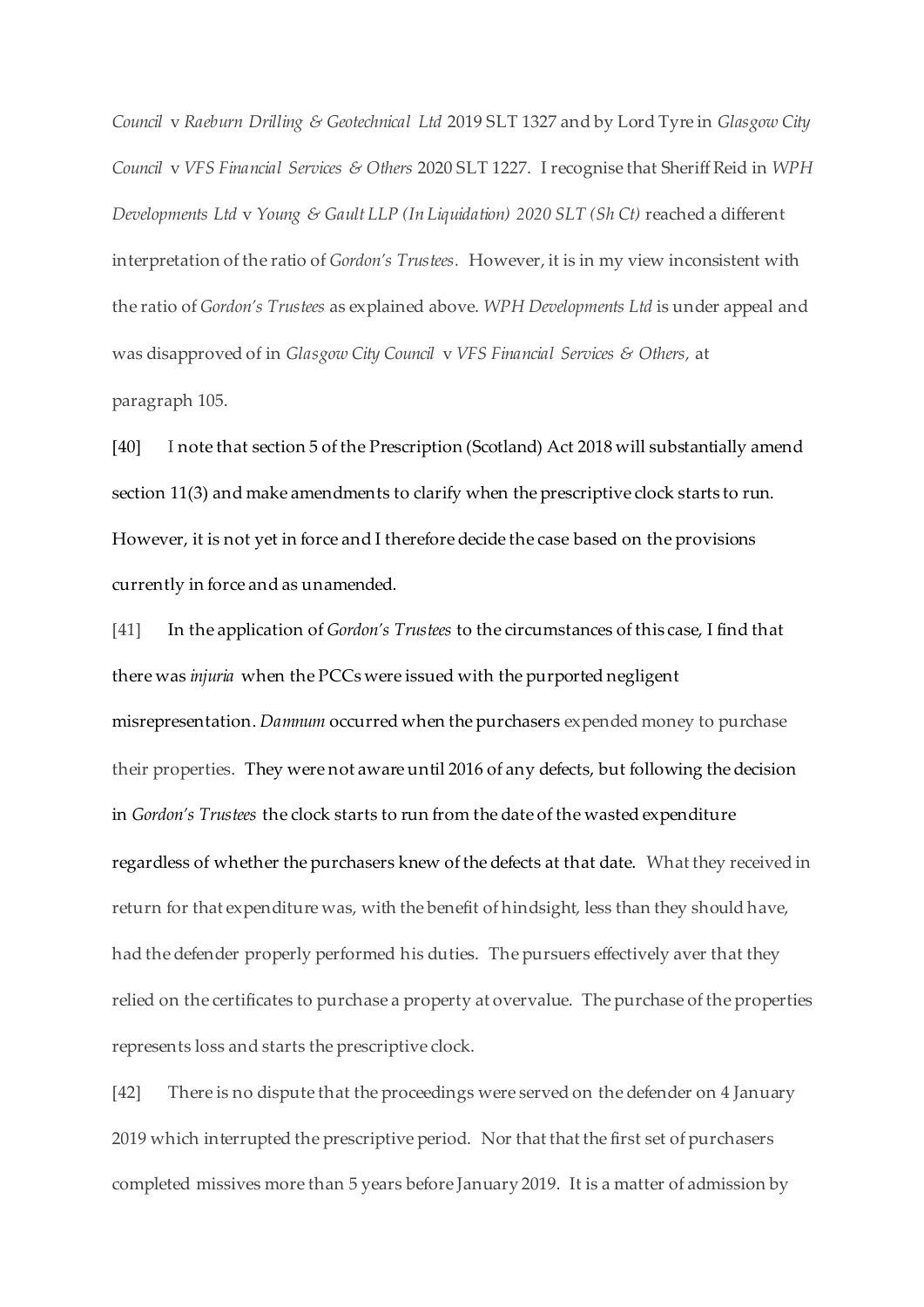the pursuers at article 12 of condescendence that in terms of clause 6 of the PCCs the subsequent purchasers only acquired whatever part of the prescriptive period was left to run when they acquired title. Accordingly, the pursuers' claim has prescribed, it having been served on the defender more than 5 years after the prescriptive clock began to run. [43] I am not persuaded that section 6(4) is of any assistance to the pursuers. I have already held that the pursuers have not pled a relevant case to prove that they ever saw or relied upon the PCCs. If the pursuers do not offer to prove the circumstances in which they knew of or relied upon the certificates, they cannot prove that by reason of error induced by words or conduct of the defender they were induced to refrain from making a relevant claim. Furthermore, the pursuers are required to make specific averments about the period the court is being asked to leave out of account so that they can prove both the beginning and end of the inducement period (Johnston, *Prescription and Limitation* (2nd edition) paragraph 6.107). They have failed to make any such averments. Accordingly, in my view this argument would be bound to fail.

[44] The pursuers also argue that the terms of the PCCs provide that the defender shall remain liable for a period of 6 years and that a relevant claim has been made within that timescale. The defender contends that section 13 of the 1973 Act prohibits "agreements" purporting to contract out of the obligations under section 6 and that given the alleged reliance by the pursuers on the certificates, this constitutes an agreement between the parties.

## [45] Section 13 provides:

#### **"13. Prohibition of contracting out**

Any provision in any agreement purporting to provide in relation to any right or obligation tha[t section 6](https://uk.westlaw.com/Document/I340E7840E44911DA8D70A0E70A78ED65/View/FullText.html?originationContext=document&transitionType=DocumentItem&contextData=(sc.DocLink))[, 7](https://uk.westlaw.com/Document/I340F62A0E44911DA8D70A0E70A78ED65/View/FullText.html?originationContext=document&transitionType=DocumentItem&contextData=(sc.DocLink)), 8 or 8A of this Act shall not have effect shall be null."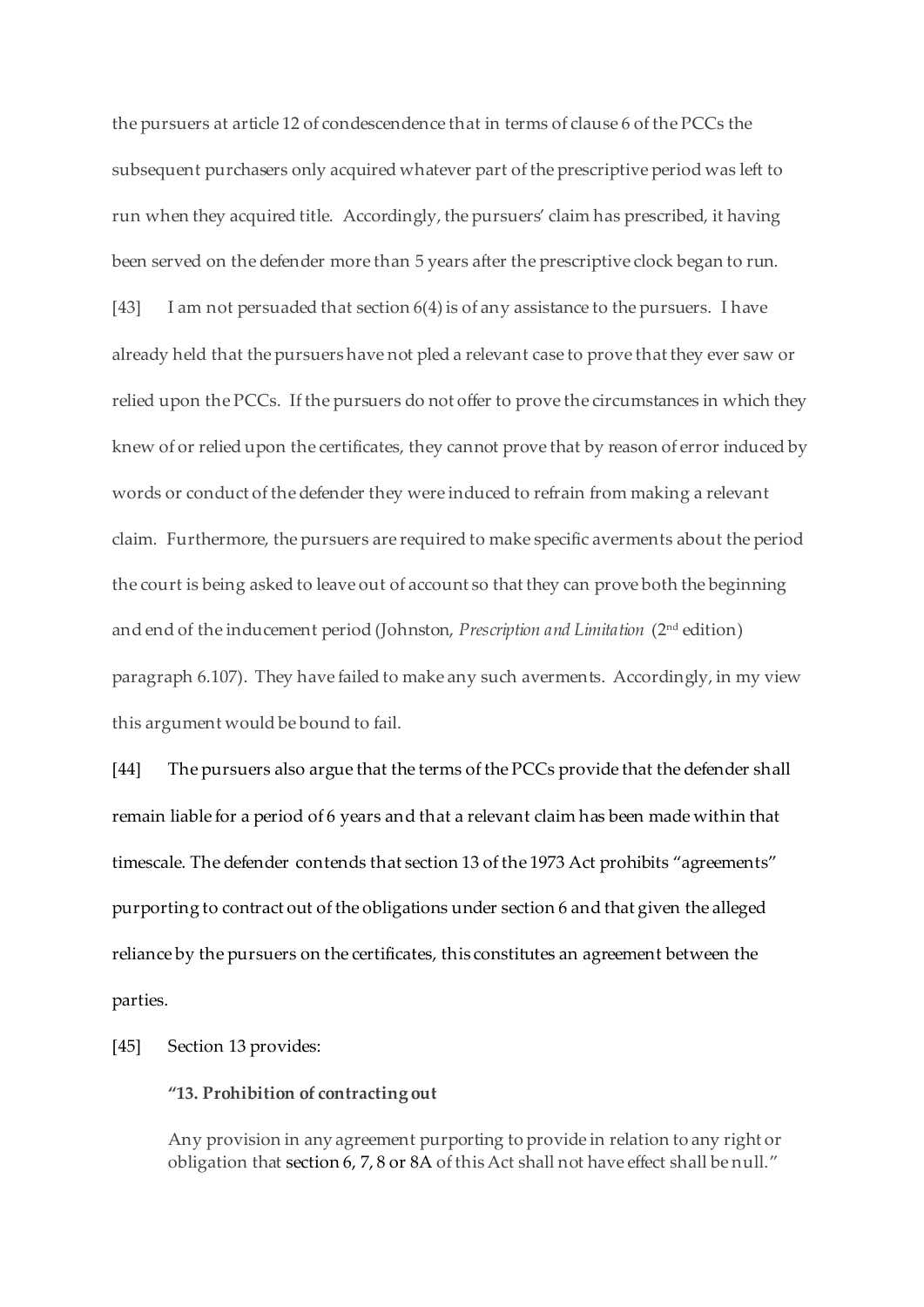[46] "Any provision in any agreement" is not defined in the 1973 Act. I was cited no authority on how it has been interpreted by the courts. The purpose of section 13 seems relatively clear, namely that the prescriptive provisions of the 1973 Act should not be avoided by "any provision in any agreement". No qualification is made in the legislation distinguishing between provisions in agreements that extend, or shorten, the prescriptive period. I do not therefore consider it to be of any particular relevance that the defender purported to extend the period of liability in the PCCs to 6 years rather than shorten it. The case is brought in delict on the basis that there was no contractual relationship between the defender and the pursuers. Nonetheless, in my view, the reference to "any agreement" in section 13 is unqualified and broadly expressed. Consistent with the purpose of section 13, to prevent parties avoiding the prescriptive periods set out in the Act, in my view it should be given a broad meaning and not one necessarily restricted to a provision in a formal contract. In the current case is it a statement or undertaking by the defender given in the PCCs which, according to the pursuers, they relied upon. In my view the statement by the defender in the PCCs that he will be liable for 6 years to the purchaser, can be characterised as a provision in an agreement by him to be so liable. I therefore conclude that the attempt to extend the prescriptive period in the PCCs falls foul of section 13.

[47] I am aware that the Prescription (Scotland) Act 2018 amends s13 to allow an extension of the prescriptive period by agreement. However, the amendments are not likely to come into force for some time and are not intended in any event to resurrect claims lost under the current provisions, or to apply to court actions that are already underway. They are not therefore relevant and I have not taken them into account.